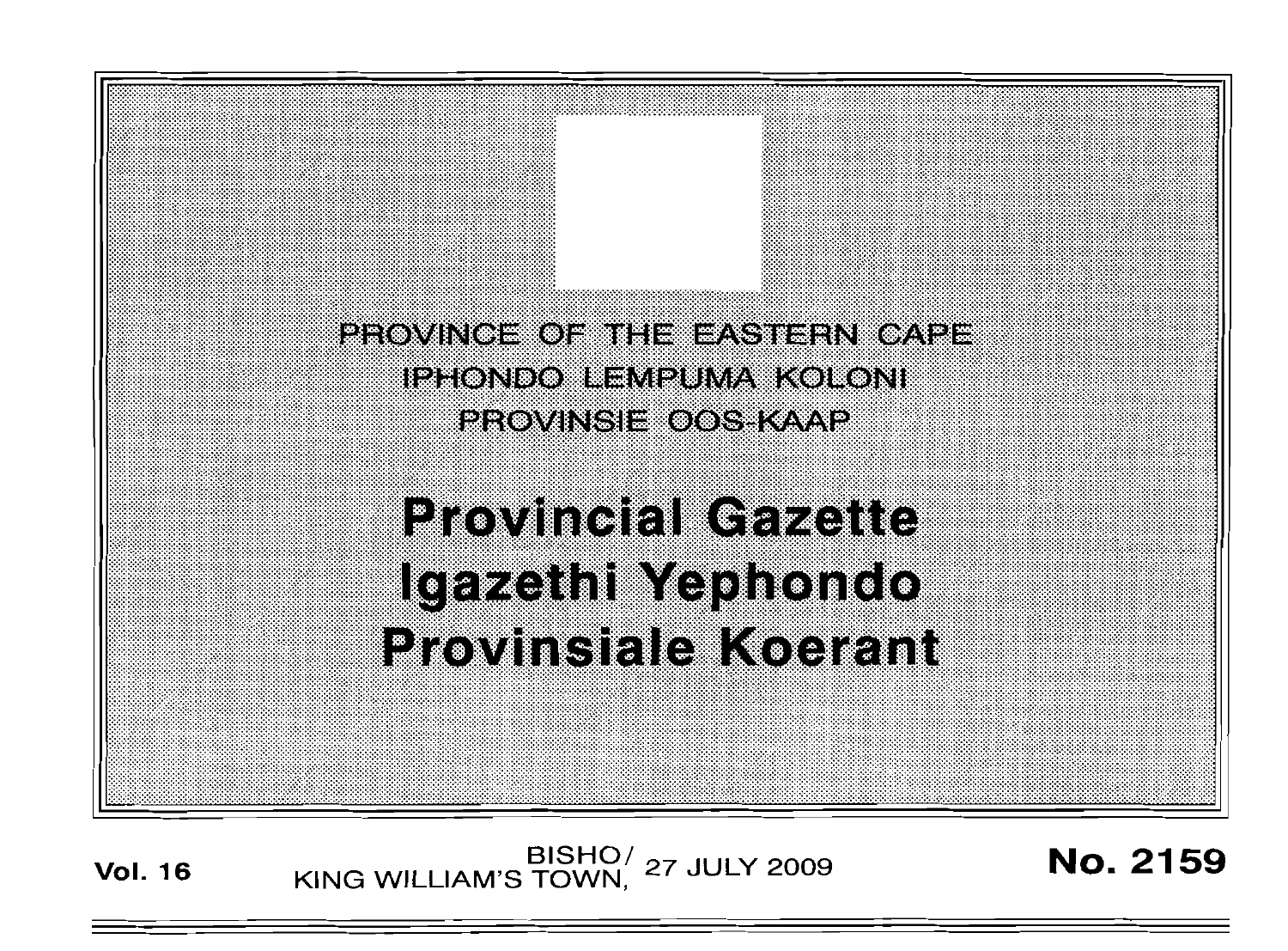## **CONTENTS -INHOUD**

 $\ddot{\phantom{0}}$ 

| No. |                                                                                                                 | Page<br>No. | Gazette<br>No. |
|-----|-----------------------------------------------------------------------------------------------------------------|-------------|----------------|
|     | <b>GENERAL NOTICES</b>                                                                                          |             |                |
| 259 | Land Use Planning Ordinance (15/1985) and Removal of Restrictions Act (84/1967): Buffalo City Municipality:     | з           | 2159           |
|     | Grondgebruiksordonnansie (15/1985) en Wet op Opheffing van Beperkings (84/1967): Buffalostad Munisipaliteit:    | з           | 2159           |
| 260 | Land Use Planning Ordinance (15/1985) and Removal of Restrictions Act (84/1967): Buffalo City Municipality:     | з           | 2159           |
|     | Grondgebruiksordonnansie (15/1985) en Wet op Opheffing van Beperkings (84/1967): Buffalostad Munisipaliteit:    | 4           | 2159           |
|     | <b>LOCAL AUTHORITY NOTICES</b>                                                                                  |             |                |
| 102 |                                                                                                                 | 6           | 2159           |
| 103 |                                                                                                                 | 7           | 2159           |
| 104 |                                                                                                                 | 32          | 2159           |
|     |                                                                                                                 | 32          | 2159           |
| 105 | Municipal Ordinance (20/1974): Nelson Mandela Bay Municipality: Closure: Portion of passage adjoining Erven 549 | 4           | 2159           |
|     | Munisipale Ordonnansie (20/1974): Nelson Mandelabaai Munisipaliteit: Słuiting: Gedeelte van gang langs Erwe 549 | 4           | 2159           |
| 106 |                                                                                                                 | 4           | 2159           |
| 107 | Municipal Act (17/1987): Sundays River Valley Municipality: Closure: Portion of public street adjoining         | 5           | 2159           |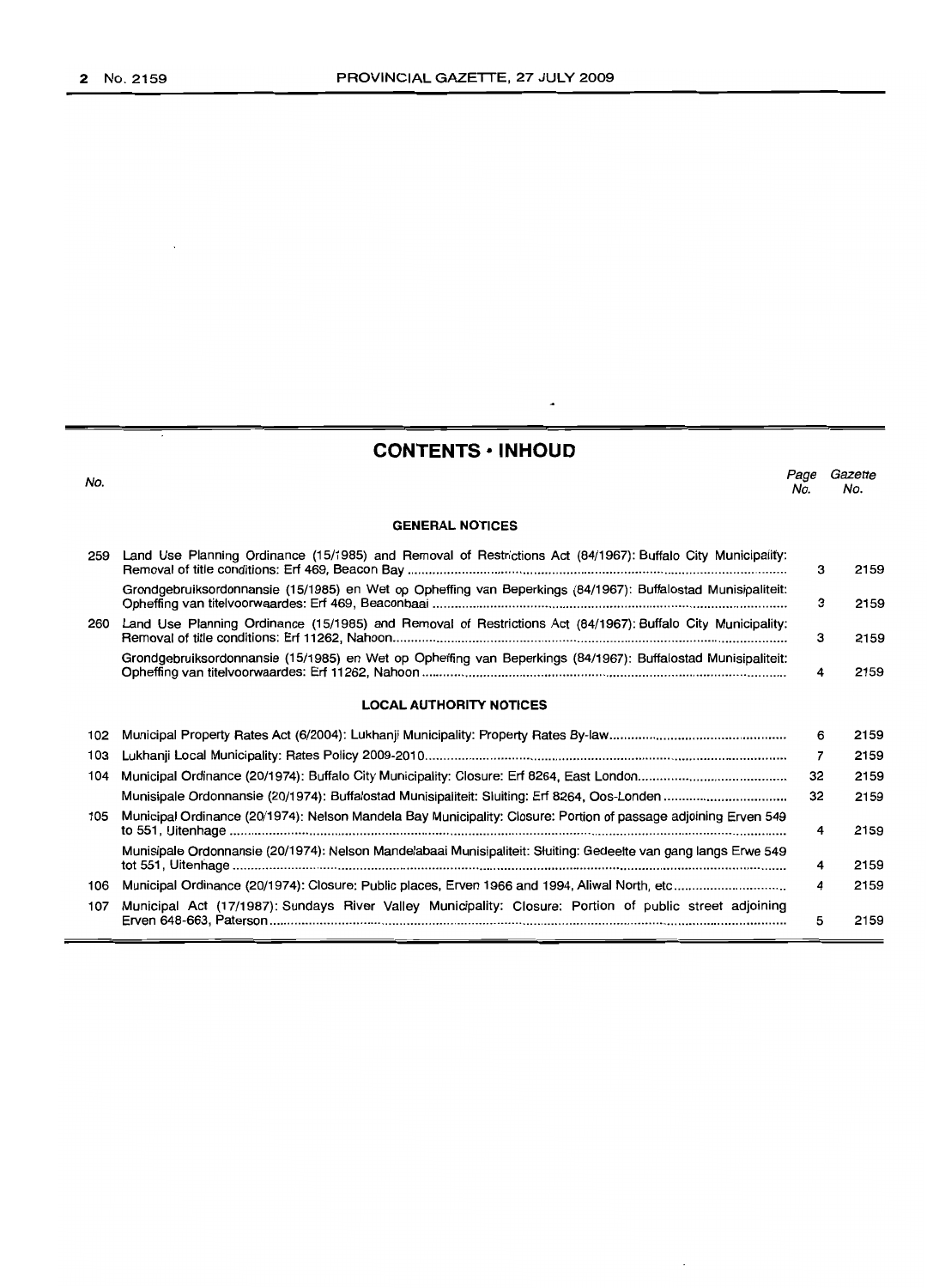## **GENERAL NOTICES**

## No. 259

#### **BUFFALO CITY MUNICIPALITY**

LAND USE PLANNING ORDINANCE No. 15 OF 1985, SUBDIVISION I.T.O. SEC. 24 (2) (a), REMOVAL OF RESTRICTIONS ACT, 1967 (ACT 84 OF 1967)

It is hereby notified in terms of the abovementioned Act/Ordinance that the undermentioned application(s) has been received and is open to inspection at Room 4145, 4th Floor, Department of Housing and Local Government and Traditional Affairs, Eastern Cape, Regional Office, Tyamzashe Building, Civic Square, Bisho, and at the Town Planning Enquiry Counter, First Floor, City Engineering Centre, 26 Oxford Street, East London, on weekdays from 08:00 to 13:00.

Any objections, with full reasons therefor, must be lodged in writing with the Acting Municipal Manager, P.O. Box 134, East London, not later than 19 August 2009, quoting the above Act and the objector's erf number.

Nature of application:

1. Removal of title condition C (3) (a) applicable to Erf 469, Beacon Bay, in order to subdivide the property.

2. Subdivision of the property into 2 portions.

Applicant: Mrs G. Hogg.

#### **A.P. MAGWENTSHU, Acting Municipal Manager**

(5841)

#### **BUFFALOSTAD MUNISIPALITEIT**

**I •**

GRONDGEBRUIKSORDONNANSIE No. 15 VAN 1985, ONDERVERDELING KRAGTENS ARTIKEL 24 (2) (a) WET OP OPHEFFING VAN BEPERKINGS, 1967 (WET 84 VAN 1967)

Kragtens bostaande Ordonnansies word hiermee kennis gegee dat onderstaande aansoek ontvang is en ter insae lê by Kamer 4145, 4de Verdieping, Departement Behuising, Plaaslike Regering en Tradisionele Sake, Oos-Kaap Streekkantoor, Tyamzashegebou, Burgerplein, Bisho, en by die navraetoonbank van die Stadsbeplanningstak, Eerste Verdieping, Stadsingenieursentrum, Oxfordstraat 26, Oos-Londen, op weeksdae van 08:00 to 13:00.

Enige besware, met volledige redes daarvoor, moet voor of op 19 Augustus 2009 skriftelik by die Waarnemende Munisipale Bestuurder, Posbus 134, Oos-Londen ingedien word met vermelding van bogenoemde Wet en die beswaarmaker se erfnommer.

Aard van aansoek:

1. Opheffing van titelvoorwaarde C (3) (a) van toepassing op Erf 469, Beaconbaai, sodat dit onderverdeel kan word.

2. Onderverdeling van die eiendom in 2 gedeeltes.

Aansoeker: Mev. G. Hogg.

#### **A.P. MAGWENTSHU, Waarnemende Munisipale Bestuurder**

(5841)

#### No. 260

#### **BUFFALO CITY MUNICIPALITY**

LAND USE PLANNING ORDINANCE No. 15 OF 1985, DEPARTURE I.T.O. SECTION 15 (i) (b), REZONING I.T.O. SECTION 17 (2) (a), REMOVAL OF RESTRICTIONS ACT, 1967 (ACT 84 OF 1967)

It is hereby notified in terms of the abovementioned Act/Ordinance that the undermentioned application(s) has been received and is open to inspection at Room 4145, 4th Floor, Department of Housing and Local Government and Traditional Affairs, Eastern Cape, Regional Office, Tyamzashe Building, Civic Square, Bisho, and at the Town Planning Enquiry Counter, First Floor, City Engineering Centre, 26 Oxford Street, East London, on weekdays from 08:00 to 13:00.

Any objections, with full reasons therefor, must be lodged in writing with the Acting Municipal Manager, P.O. Box 134, East London, not later than 19 August 2009, quoting the above Act and the objector's erf number.

Nature of application:

1. Removal of title condition C (a) applicable to Erf 11262, Nahoon, in order to rezone the erf.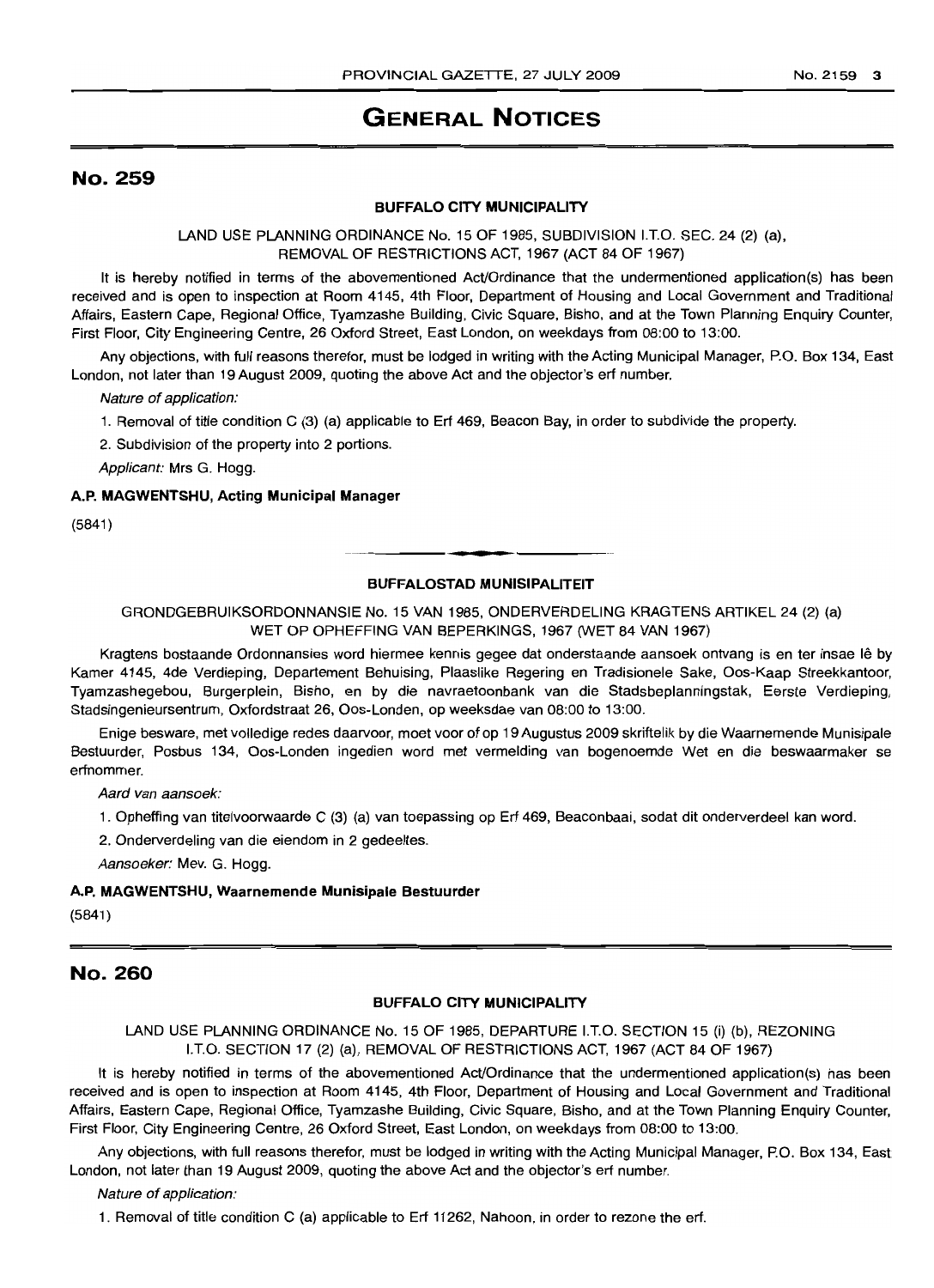2. Rezoning of the property from Residential Zone 3B to Business Zone IV purpose.

3. Departure from the building line restrictions.

Applicants: Sherpa Trade and Invest 61 (Pty) Ltd.

#### A.P. MAGWENTSHU, Acting Municipal Manager

(5842)

#### BUFFALOSTAD MUNISIPALITEIT

GRONDGEBRUIKSORDONNANSIE No. 15 VAN 1985, AFWYKING KRAGTENS ARTIKEL 15 (i) (b), HERSONERING KRAGTENS ARTIKEL 17 (2) (a) WET OP OPHEFFING VAN BEPERKINGS, 1967 (WET 84 VAN 1967)

**- .**

Kragtens bostaande Ordonnansies word hiermee kennis gegee dat onderstaande aansoek ontvang is en ter insae lê by Kamer 4145, 4de Verdieping, Departement Behuising, Plaaslike Regering en Tradisionele Sake, Oos-Kaap Streekkantoor, Tyamzashegebou, Burgerplein, Bisho, en by die navraetoonbank van die Stadsbeplanningstak, Eerste Verdieping, Stadsingenieursentrum, Oxfordstraat 26, Oos-Londen, op weeksdae van 08:00 to 13:00.

Enige besware, met volledige redes daarvoor, moet voor of op 19 Augustus 2009 skriftelik by die Waarnemende Munisipale Bestuurder, Posbus 134, Oos-Londen ingedien word met vermelding van bogenoemde Wet en die beswaarmaker se erfnommer.

Aard van aansoek:

1. Opheffing van titelvoorwaarde C (a) van toepassing op Erf 11262, Nahoon, sodat dit hersoneer kan word.

2. Hersonering van die erf van Woondoeleindes 3B na Besigheidsdoeleindes IV.

3. Afwyking van die boulyn beperkings.

Aansoekers: Sherpa Trade & Invest 61 (Pty) Ltd.

#### A.P. MAGWENTSHU, Waarnemende Munisipale Bestuurder

(5842)

## No. 105

#### NELSON MANDELA BAY MUNICIPALITY

CLOSING OF PORTION OF PASSAGE ADJOINING ERVEN 549 TO 551, UITENHAGE (PRINCE ARTHUR STREET) (CF45/00551) (02130135) (MJ)

Notice is given in terms of section 137 (1) of the Municipal Ordinance, 20 of 1974, that portion of passage adjoining Erven 549 to 551, Uitenhage, is now closed.

Surveyor-General's Reference: S/1510/40 v1 p693.

#### **• E** NELSON MANDELABAAI MUNISIPALITEIT

SLUITING VAN GEDEELTE VAN GANG LANGS ERWE 549 TOT 551, UITENHAGE (PRINCEARTHURSTRAAT) (CF45/00551) (02130135)

Kennis word ingevolge artikel 137 (1) van die Munisipale Ordonnansie 20 van 1974, gegee dat gedeelte van gang langs Erwe 549 tot 551, Uitenhage, gesluit is.

Landmeter-generaal se verwysing: S/1510/40 v1 p693.

MJ/LK (ERF-549)

#### No. 106

CLOSING OF PUBLIC PLACES, ERVEN 1966 AND 1994, ALIWAL NORTH, PORTION OF SUIKERBEKKIE STREET AND OTHER STREETS ADJOINING ERVEN 2023 AND 2024 AND 2043 AND 2044 AND STREETS NAMELY KIEWIET, KORHAAN, SMITH, HOEP-HOEP AND POU STREETS

(Surveyor General Ref. No. S/9293/103 vi P 108)

Notice is hereby given in terms of section 137 (1) of the Municipal Ordinance No. 20 of 1974, that Public Places, Erven 1966 and 1994, Aliwal North, portion of Suikerbekkie Street and other streets adjoining Erven 2023 and 2024 and 2043 and 2044 and streets namely Kiewiet, Korhaan, Smith, Hoep-Hoep and Pou Streets be permanently closed.

#### Mr M.P. NONJOLA, Municipal Manager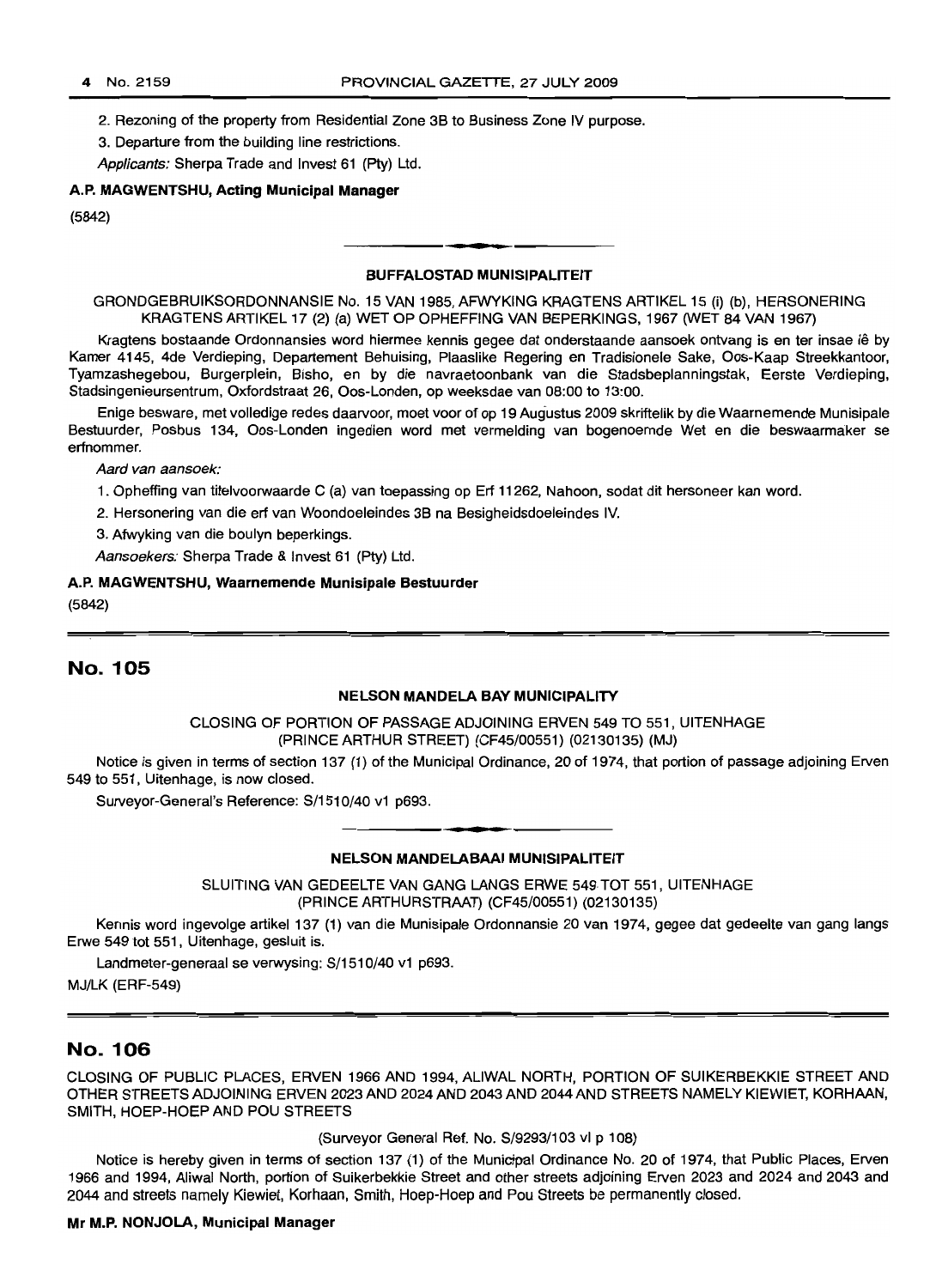## **No. 107**

#### **SUNDAYS RIVER VALLEY MUNICIPALITY**

#### CLOSING OF PORTION OF PUBLIC STREET ADJOINING ERVEN 648-663 PATERSON

Notice is hereby given in terms of section 121 (1) of the Municipal Act No. 17 of 1987. that a portion of public street adjoining Erven 648-663, Paterson, as shown on General Plan No. L518/1985 is closed (Paterson 594 vi p. 38).

#### L.S.K. **ROJI, Acting Municipal Manager**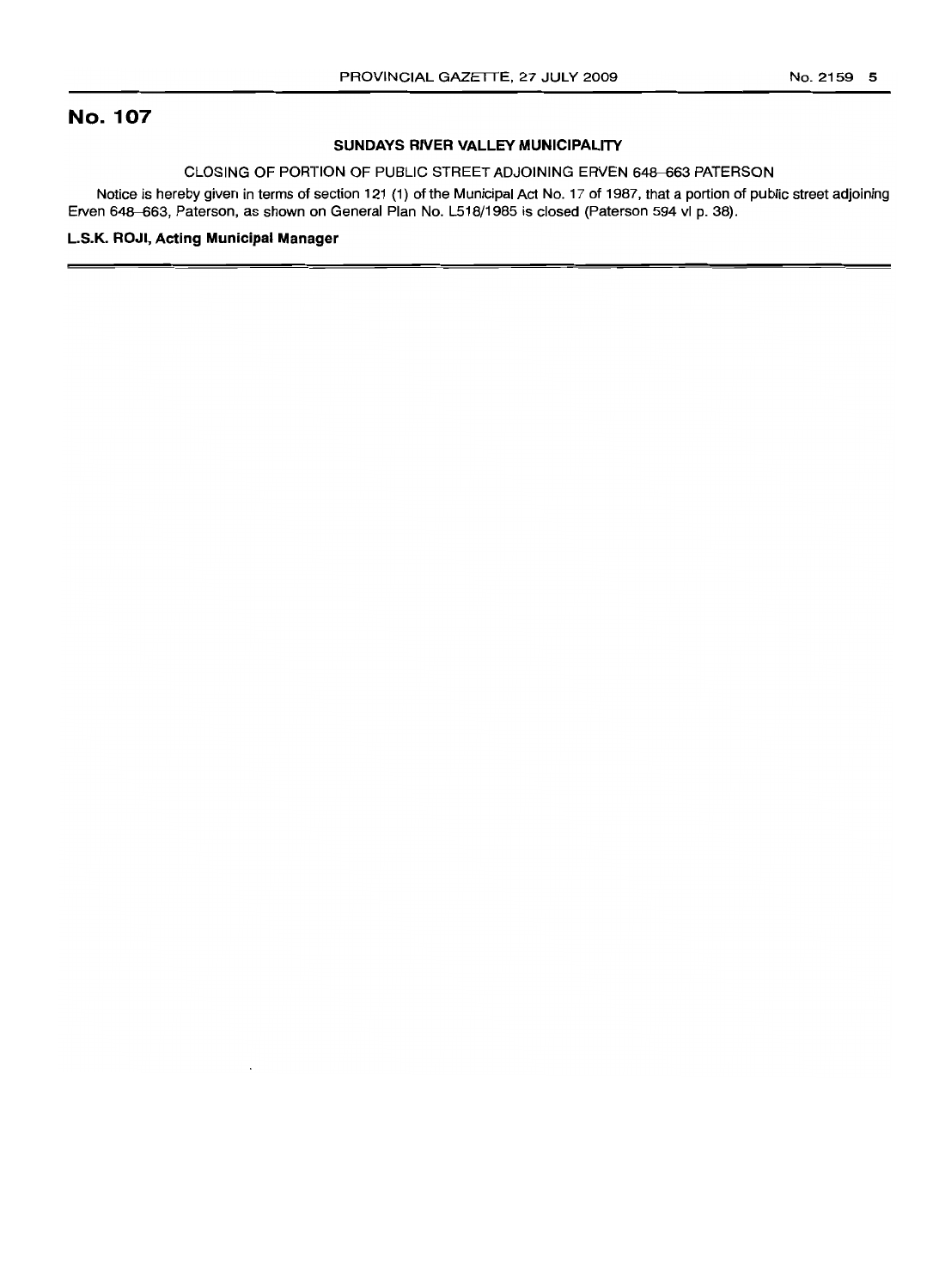## LOCAL AUTHORITY NOTICES

#### No. 102

#### PROPERTY RATES BY-LAW, 2009

Under the provisions of section 6 of the Municipal Property Rates Act No 6 of 2004, the Lukhanji Municipality enacts as follows:

To provide for the implementation and enforcement by the Lukhanjl Municipality of its Rates Policy and for matters connected therewith.

BE IT ENACTED by the Lukhanji Municipality, as follows:

## **Definitions**<br>1. In the

1. In this By-law, unless the context otherwise indicates -

"Municipality" means the Lukhanji Municipality; and

"Act" means the Local Government: Municipal Property Rates Act, 2004 (Act NO.6 of 2004).

#### Implementation and enforcement of policies

- 2. (1) The Municipality must, pursuant to section 6 of the Act, and any national or provincial legislation regulating local government finance, give effect to its Rates Policy drafted and adopted in accordance with section 3 of the Act, by implementing and enforcing such policy.
- 3. (2) Any person, natural or juristic, who lays claim to any rebate, reduction, or exemption under the Rates Policy, must provide the information required and meet the obligations imposed by the Municipality in terms of such policy. .

#### Short title

4. This By-law shall be called the Property Rates By-Law, 2009.

#### Commencement

5. This By-law shall come into effect on the 1st day of July 2009.

Signed at Queenstown on 01 July 2009:

MUNICIPAL MANAGER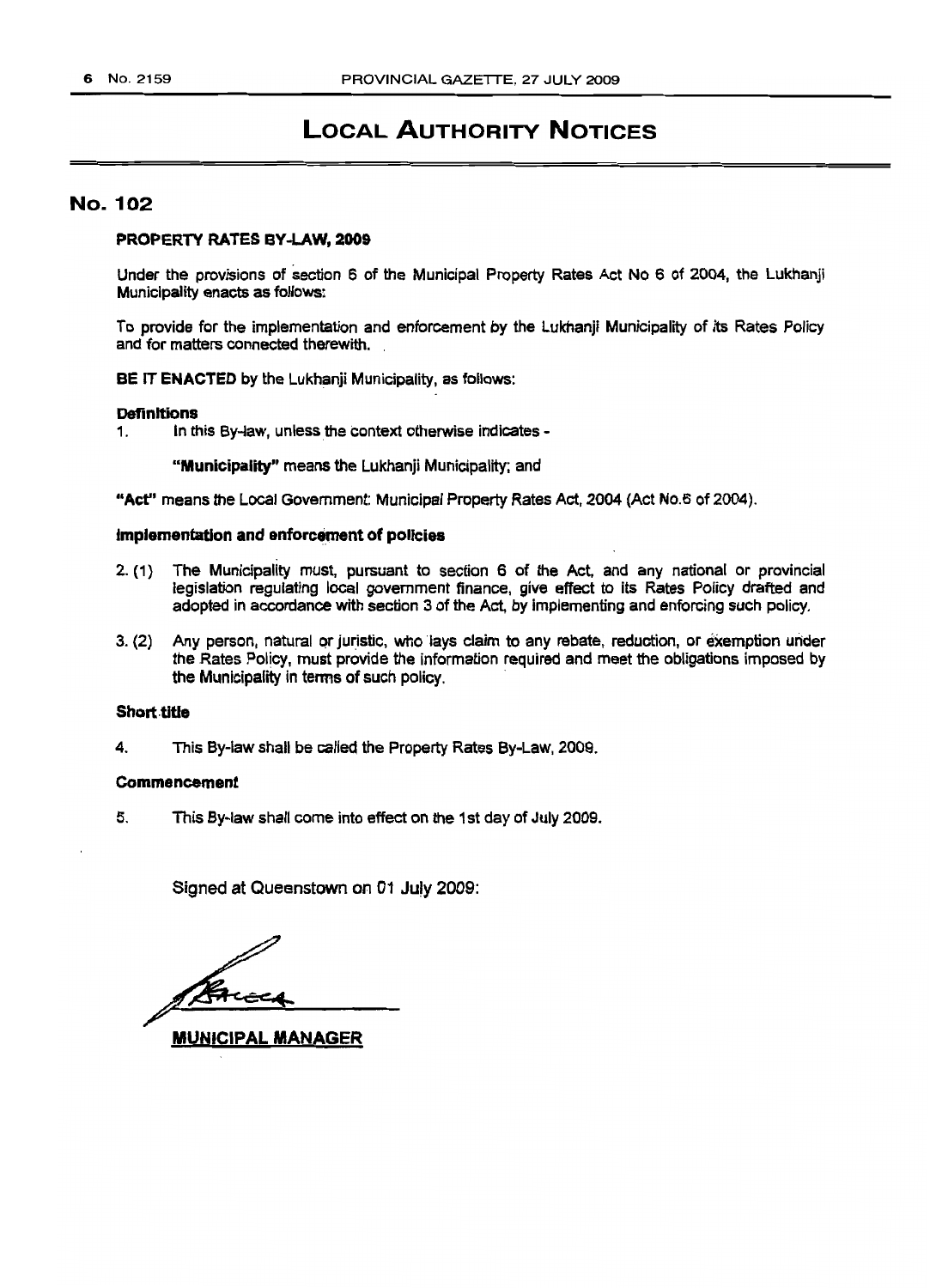



# **LUKHANJI LOCAL MUNICIPALITY**

# **2009 - 2010 RATES POLICY**

**19 June 2009**

**Version 1.8**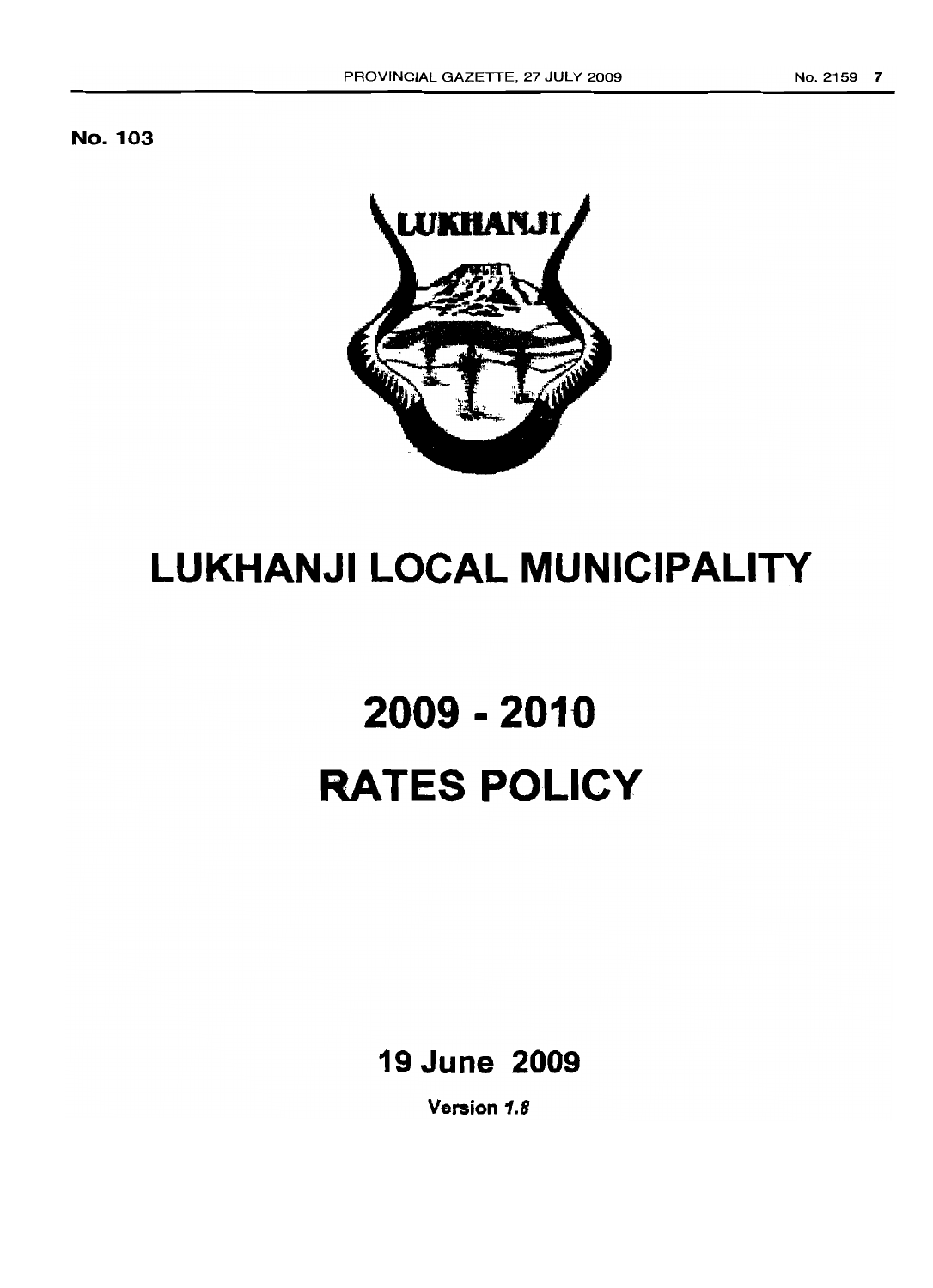## **CONTENTS**

| $\mathbf{1}$ |                                                    |
|--------------|----------------------------------------------------|
| 2.           |                                                    |
| 3.           |                                                    |
| 4.           |                                                    |
| 5.           |                                                    |
| 6.           |                                                    |
| 7.           |                                                    |
| 8.           |                                                    |
| 9.           |                                                    |
| 10.          | PROPOSED EXEMPTIONS, REBATES & REDUCTIONS 17       |
| 11.          | PROCEDURES FOR GRANTING EXEMPTIONS.                |
|              |                                                    |
| 12.          |                                                    |
| 13.          |                                                    |
| 14.          |                                                    |
| 15.          |                                                    |
| 16.          |                                                    |
| 17.          |                                                    |
| 18.          | BY-LAWS TO GIVE EFFECT TO THE RATES POLICY24       |
| 19.          |                                                    |
| 20.          | <b>ENFOREMENT / IMPLIMENTATION AND ENQUIRIES25</b> |
| 21.          |                                                    |
| 22.          |                                                    |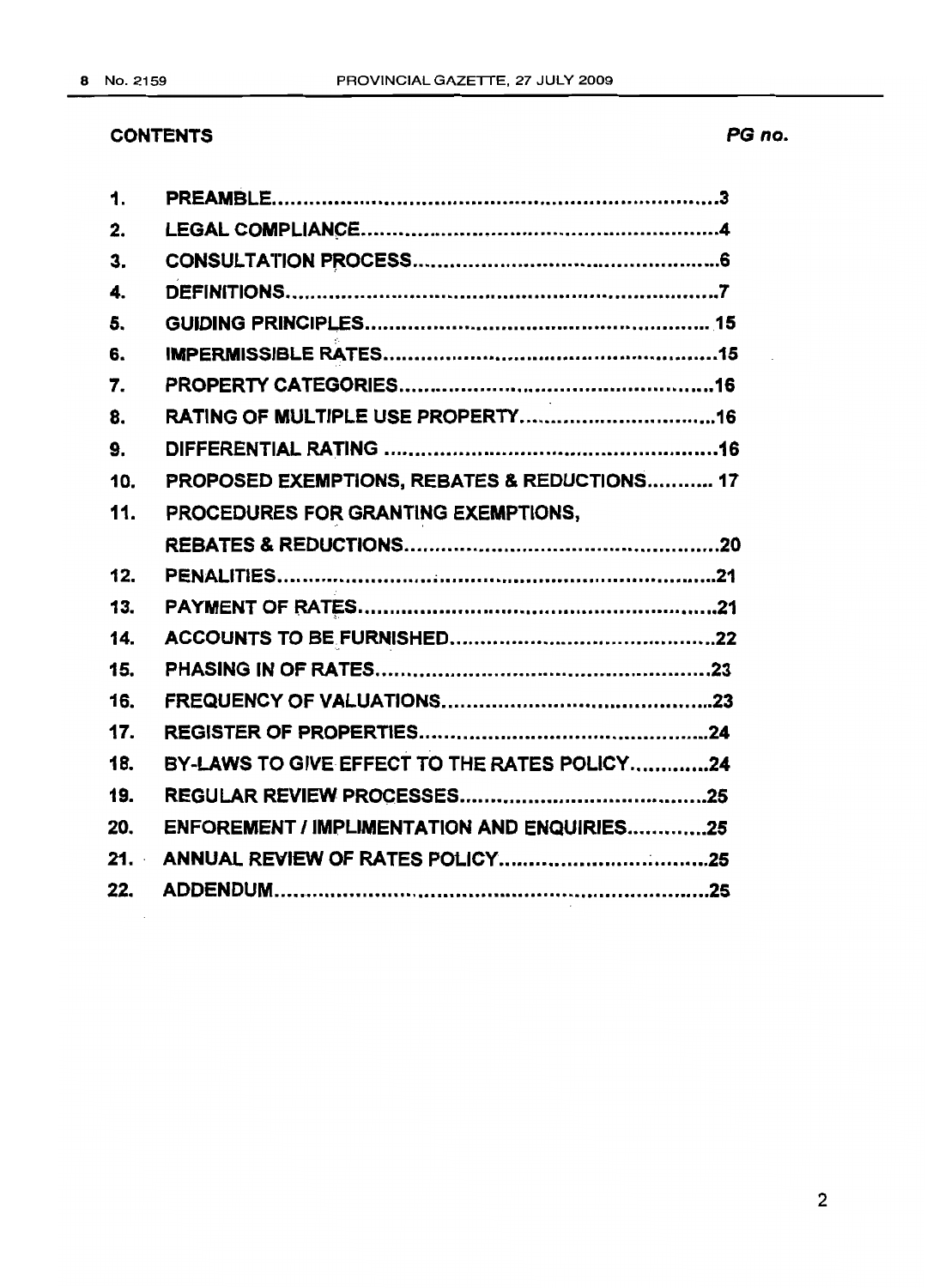#### **1. PREAMBLE**

#### **INTRODUCTION**

The purpose of this document is to serve as the foundation for public consultations on the Rates Policy the Lukhanji Municipality wishes to adopt on 1 July 2009, in line with the market-based valuation of all properties in the Lukhanji Municipal area of jurisdiction.

This document aims to elicit provisional views on how the municipality intends to apply the rating policy mechanisms at its disposal in the 2009/10 financial year.

- 1.1 The Municipal Property Rates Act No. 6 of 2004 (MPRA) requires municipalities to develop and adopt rates policies consistent with the Act on the levying of rates on rateable property in the municipality.
- 1.2 Municipalities need a reliable source of revenue to provide basic services and perform its functions. Income derived from property rates are the most important source of general revenue for the municipality.
- 1.3 Revenue from property rates is used to fund services that. benefit the community as a whole as opposed to individual households. These include constructed and maintaining streets, roads, sidewalks, street lighting, and storm drainage facilities; and building and operating clinics, parks, recreational facilities and cemeteries. Revenue from property rates is also used to fund municipal administration, such as computer equipment and stationery, and costs of governance, such as council and community meetings, which facilitate community participation on issues of Integrated Development Plans (IDPs) and municipal budgets.
- 1.4 Municipal property rates are set, collected, and used locally. Revenue from property rates is spent within a municipality, where the citizens'and voters have a voice in decisions on how the revenue is spent as part of the Integrated Development Plans (lOP's) and budget processes, which a municipality invites communities to input prior municipal council adoption of the budget.
- 1.5 The Constitution of the Republic of South Africa, sec 229 Of 1996, entitles municipalities to impose rates on property in their areas. subject to regulation in terms of national legislation.
- 1.6 The Constitution enjoins local government to be developmental in nature, in addressing the service delivery priorities of our country and promoting the economic and financial viability of our municipalities and in general to meet its obligations in terms of section 152 of the Constitution of the Republic of South Africa. 1996.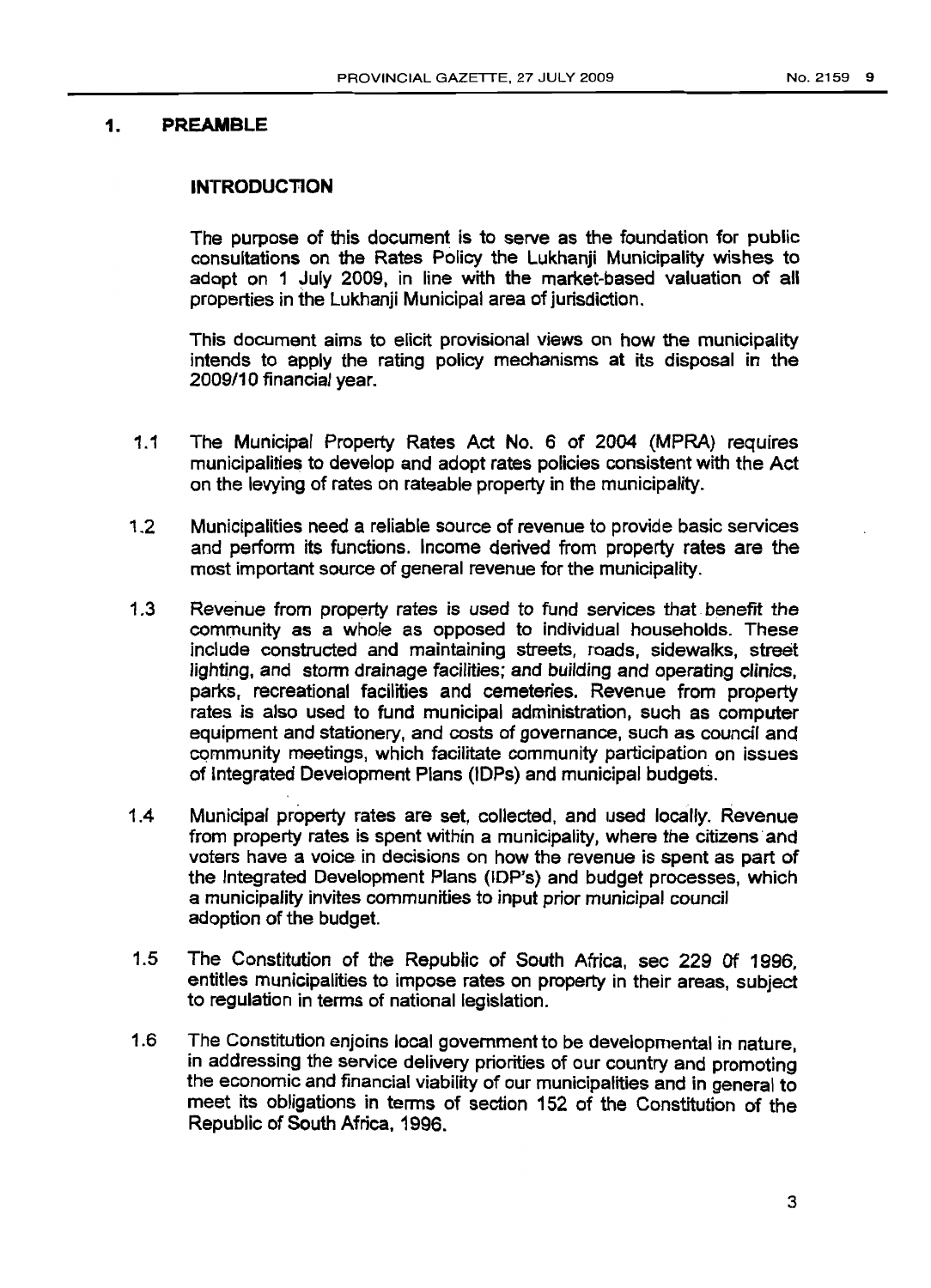- 1.7 There is a need to provide local government with access to a sufficient and' buoyant source of revenue necessary to fulfill its developmental responsibilities.
- 1.8 Income derived from property rates is a critical source of revenue for municipalities to achieve their constitutional Objectives, especially in areas that have been neglected in the past due to racially discriminatory, inadequate or inappropriate legislation and regulation.
- 1.9 It is essential that municipalities exercise their power to impose rates within a statutory framework that not only enhances certainty, uniformity and simplicity across the nation, but also takes into account historical imbalances and the rates burden on the poor.
- 1.10 The Constitution of the Republic of South Africa confers on Parliament the power to regulate the exercise by municipalities of their fiscal powers.

## *2.* **LEGAL COMPLIANCE**

In terms of Section 229 of the Constitution of the Republic of South Africa Act No. 108 of 1996, a municipality may impose rates on property.

In terms of Section 4(1) (c) of the Municipal Systems Act. No., 32 of 2000, a municipality has the right to finance the affairs of the municipality by lmposinq, inter alia, rates on property.

In terms of Section 2(1} of the Municipal Property Rates Act NO.6 of 2004, a municipality may levy a rate on property in its area of jurisdiction in accordance with the provisions of the said Act.

The Council of the Municipality will impose a rate ln terms of the aforementioned legislation. Consequently, this rates policy has been developed within the parameters of the applicable legislation relating to property rates.

This Property Rates Policy ('the Policy') only applies to the rating of property valuedin accordance with the Act and the applicable, regulations; it does not regulate the process of property valuation and the approval of the valuation roll, which is governed by the Act.

In terms of the Property Rates Act No: 6 of 2004, the Municipal Council is expected to do the following: -

- (i) Section  $3(1)$  adopt a policy consistent with the Act on the levying of rates, on rateable property in the municipality
- (ii) Section  $4(1)$  before the municipality adopts the rates policy, the municipality must follow a public participation process, in accordance with Chapter 4 of the Municipal Systems Act 32 of 2000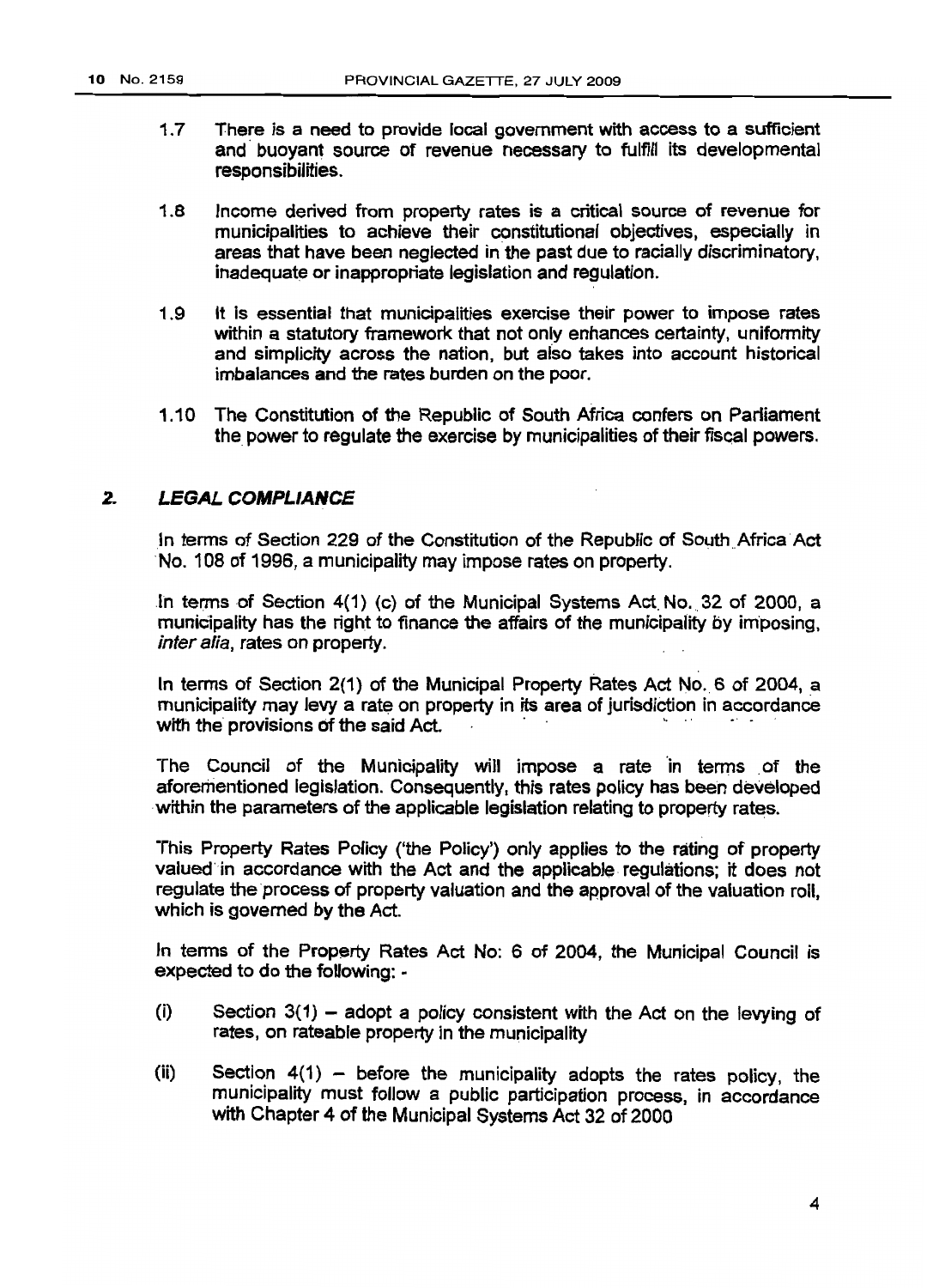- $(iii)$  Section 5(1) must review and if it is necessary amend its rates policy
- (iv) Section  $6(1)$  adopt By-Laws to give effect to the implementation of its rates policy
- (v) Section 7(1) must levy rates on **all rateable** properties in its area of jurisdiction
- (vi) Section  $8(1)$  may levy different rates for different categories of rateable properties which may include categories determined according to the (a) use of the property, (b) permitted use of the property, or (c) geographical area in which the property is situated,
- (vii) Section  $9(1)$  must assign a category for properties used for multiple purpose, based on dominant and permitted use of property
- (viii) Section 10(1) must levy the individual sectional title units, in case of properties subject to a sectional title scheme
- $(ix)$  Section 11(1) must levy property owners an amount in the Rand on the market value of the property, and in the case of a public service infrastructure on its market value less 30% of such value
- $(x)$  Section 12(1) must levy rates for a financial year
- $(xi)$  Section 13(1) rates become payable as from the start of the financial year
- $(xii)$  Section 14(1) must pass a resolution supported by the majority of its members to levy rates
- $(xii)$  Section 15(1) may in terms of criteria set out in its rates policy exempt, reduce and give rebates to specific category of owners
- $(xiv)$  Section 16(1) may not exercise its power to levy rates on property in a way that would materially and unreasonably prejudice (a) national economic policies, (b) economic activities across its boundaries, and (c) national mobility of goods, services. capital or labour
- $(xv)$  Section 17(1) may not levy rates on various categories of properties including places of worship, first 30% of the market value of the public service infrastructure, on mineral rights, etc.
- $(xvi)$  Section 19(1) may not levy different rates on residential properties
- $(xvii)$  Section 21(1) must phase in a rate on newly rateable properties over three financial years
- (xviii) Section  $22(1)$  may by resolution of its council determine an area within the municipality as a special rating area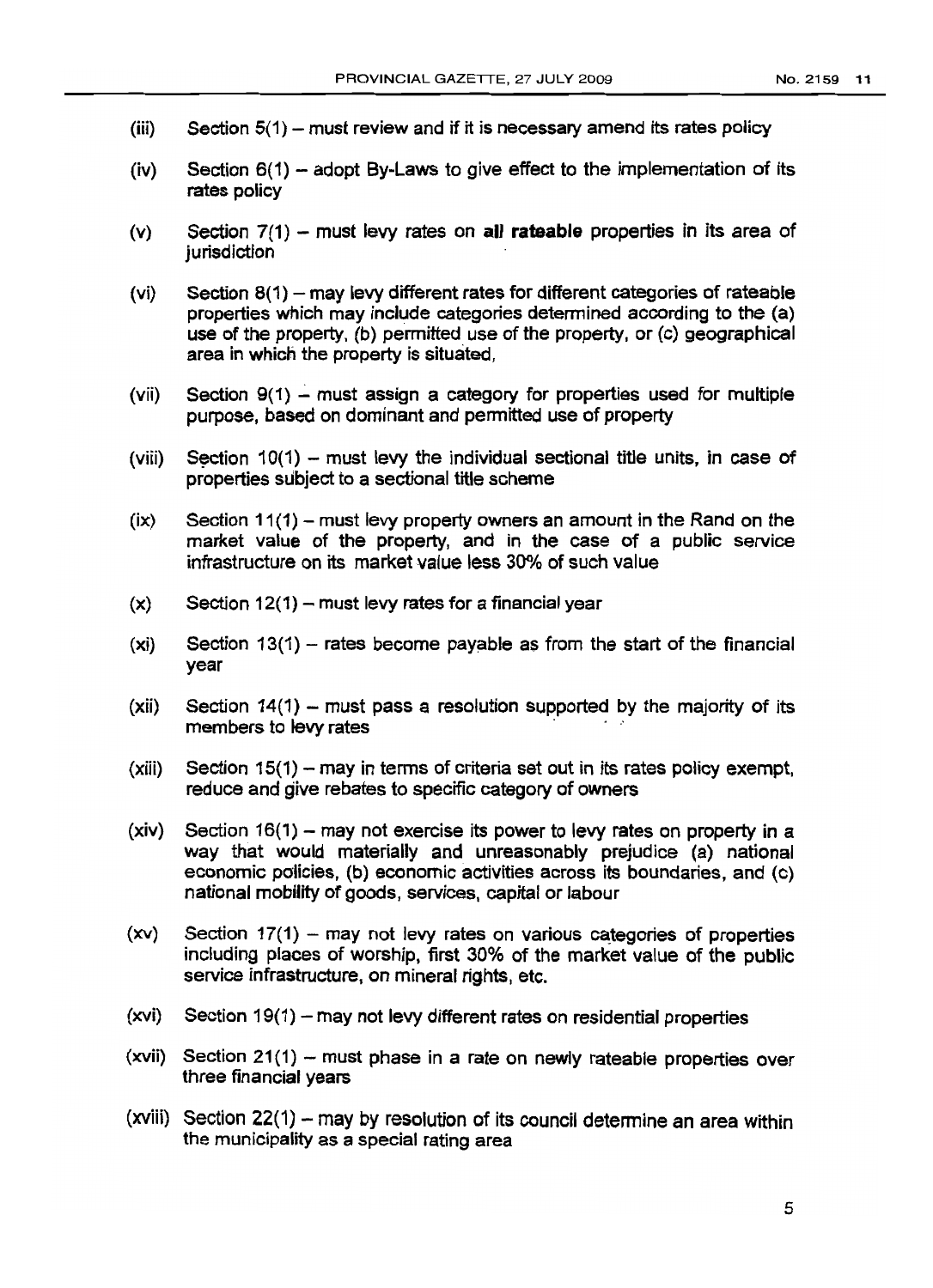- $(xix)$  Section 23(1) must draw up and maintain a register in respect of properties situated within that municipality.
- $(xx)$  Section 24(1) must charge the owner of the property for rates, and he/she must pay such rates in terms of the Credit Control and Debt Management Policy of the municipality, as well as Chapter 9 of the Municipal Systems Act No: 32 of 2000, .
- $(xxi)$  Section 25(1) must levy rates to the owner of sectional unit, in case of sectional title units
- $(xxi)$  Section 26(1) must indicate the payment methods and times of payment with the ratepayer concerned (e.g. monthly, once-off, biannually, etc.)
- $(xxiii)$  Section 27(1) must furnish each person liable for the payment of rates with a written account
- $(xxi)$  Section 30(1) must conduct a general valuation of all rateable properties. .

#### BIODIVERSITY ACT

. . 'Critical Biodiversity Area' refers.to areas defined as Critical Biodiversity Areas 1 and 2 (CBA1; CBA2) as defined in the Conservation Assessment and Plan that forms part of the Municipal Spatial Development Framework  $(SDF)$ ;

'Long-term protected critical biodiversity area' refers to critical biodiversity areas which been made SUbject to contractual agreements between the land owner and the municipality for a period of thirty years or in perpetuity, and entered into the title deeds of the land;

'Short-term protected critical biodiversity area' refers to critical biodiversity areas which have been made subject to contractual agreements between the land owner and the municipality for a period of five years.

#### 3. CONSULTATION PROCESS

- 1. Members of the public was given the opportunity to study this document during the period for the financial year 2009/2010 between December 2008 and May 2009 and for the financial year 2010/2011 will be given an opportunity in May *2010.*
- 2. Ward General Meetings and Public Information Sessions was held during the December 2008 to May 2009 for the financial year 2009/2010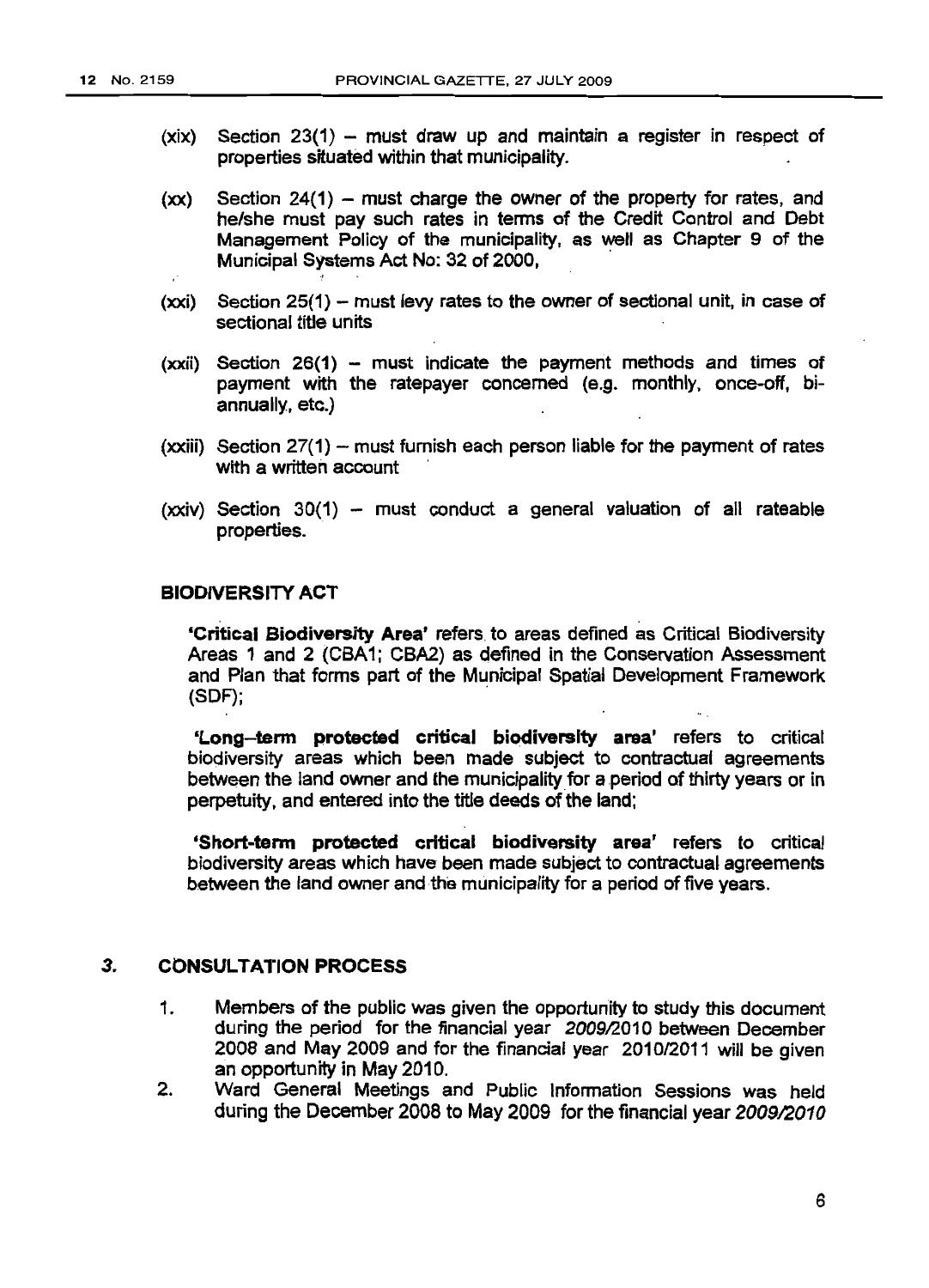and will be held for the financial year 2010/2011 during May 2010 at dates and venues that will be announced by means of notices.

- 3. Attend other public activities that are not looked at. Briefing sessions with stakeholders will also serve to encourage that there are high levels of product services.
- 4. Organisations, associations, forums, groupings and or individual members of the public who wish to make written submissions can do so by submitting a written submission of not more than three pages to the Lukhanji Municipality's GV Project Coordinator at the following address Lukhanji Municipality, Private Bag X7111, Queenstown, 5320
- 5. Members of the public who wish to make an oral submission of not more than 20 minutes can do so by booking a slot at one of the dates, times and venues that will be published via a separate notice.
- 6. Upon conclusion of the consultation process the Lukhanji Municipality will assess the implications of submissions and will puplish a final draft rates policy for public comment before the end of February 2009/10. Members of the public will then be granted 30 days to make final comments on the policy.
- 7. The Rates Policy for 2009/10 will be tabled before council with the adoption of the budget and will be legislated as a By-Law of Council.
- 8. The consultation process will be in accordance with sec 4 of the MPRA 6 of 2004.

## 4. DEFINITIONS

"Act" means the Local Government: Property Rates Act, No 6 of 2004 and includes the regulations made in terms of Section 83 of the Act;

"agent", in relation to the owner of a property, means a person appointed by the owner of the property-

(a) to receive rental or other payments in respect of the property on behalf of the owner; or

(b) to make payments in respect of the property on behalt of the owner;

"agricultural purpose" in relation to the use of a property, excludes the use (of a property for the purpose of eco-tourism or for the trading in or hunting of . game);

Other definitions:

'smallholding: residential' refers to property that is a smallholding used as residential property;

'smallholding: industrial' property that is a smallholding used as industrial property; .

'smallholding: business and commercial' refers to property that is a smallholding used as business and commercial property;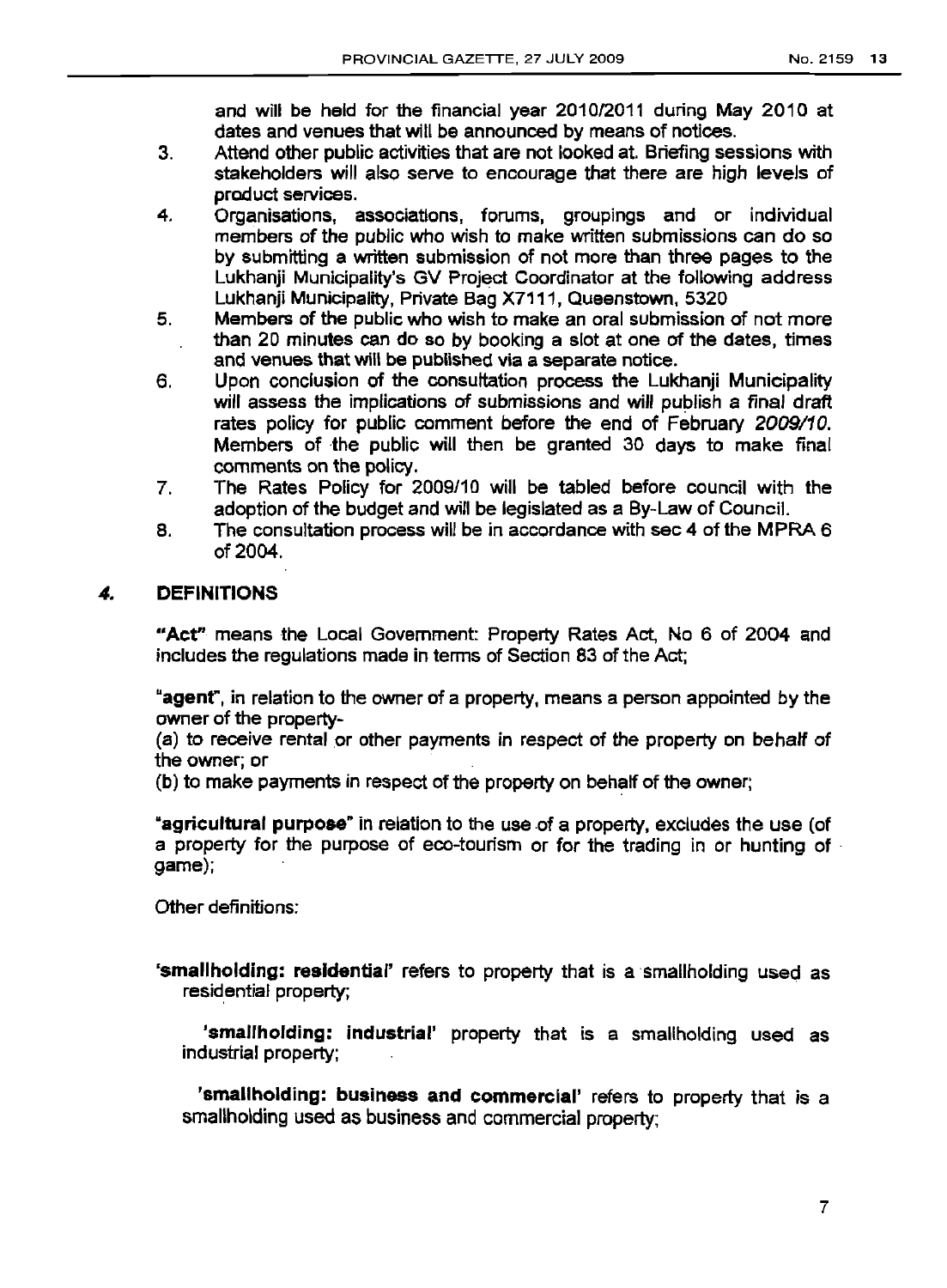'smallholding: agricultural' refers to property that is a smallholding used .for agricultural purposes as defined herein;

"Annually" means once every financial year,

"appeal board" means a valuation appeal board established in terms of section 56;

"assistant municipal valuer" means a person designated as an assistant municipal valuer in terms of section 35(1) or (2);

-bona fide fanners' is a person that is fuJltime farmer and if such land is used bona fide and exclusively by the owner or occupier for agricultural purposes;

#### "category"

- (a) in relation to property, means a category of properties determined in terms of Section 8; and
- (b) in relation to owners of properties, means a category of owners determined in terms of section 15(2)

"Chief Financial Officer'r means the Chief Financial Officer as defined in the Municipal Finance Management Act;

-'Child·headed household" means a household where the main caregiver of the said household is youhger than 18 years of age. Child-headed household means a household headed by a child as defined in the section 28(3) of the Constitution.

"Council" means the Council of the Lukhanji Municipality;

"data-eollector" means a person designated as a data-collector in Section 36;

"date of valuation" means the date determined by a municipality in terms of section 31(1);

"district management area" means a part of a district municipality which in terms of section 6 of the Municipal Structures Act has no local municipality and is governed by that municipality alone;

"district municipality" means a municipality that has municipal executive and legislative authority in an area that includes more than one municipality, and which is described in section 155(1) of the Constitution as a category C municipality;

"dominant use" in relation to a property means where a particular use is the largest proportion as compared to other uses on that property / pro rata

"due date" means the date specified as such on a municipal account dispatched from the offices of the responsible officer for any rates payable and which is the last day allowed for the payment of such rates;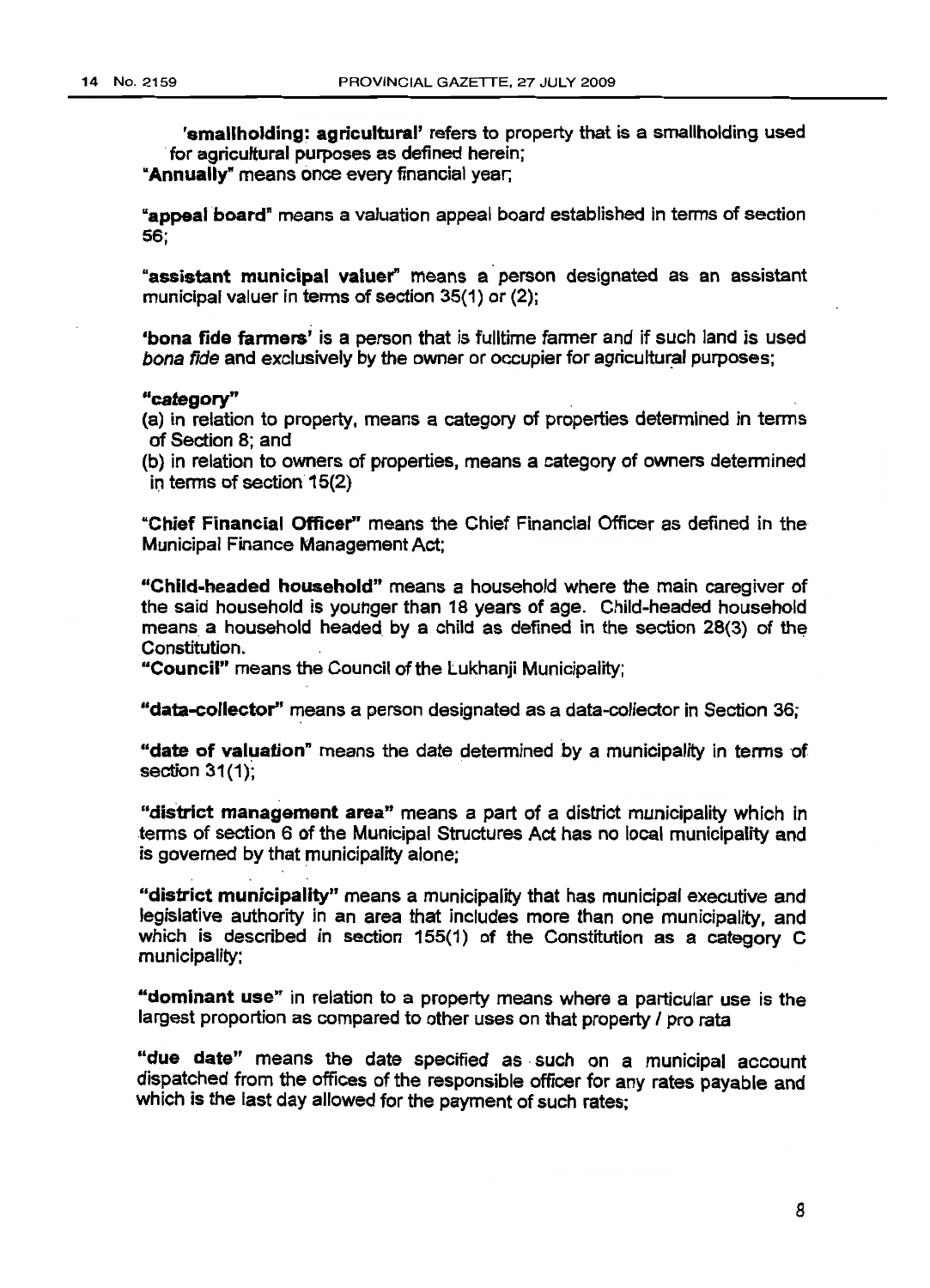#### "effective date"-

(a) in relation to a valuation roll, means the date on which the valuation roll takes effect in terms of section 32(1);

(b) in relation to a supplementary valuation roll, means the date on which a supplementary valuation roll takes effect;

·'exclusion", in relation to a municipality's rating power, means a restriction of that power as provided for in section 17;

"exemption", in relation to the payment of a rate, means an exemption granted by a municipality in terms of section 15;

"financial year" means the period starting from 1 July in a year to 30 June the next year;

"Income Tax Act" means the Income Tax Act, 1962 (Act No. 58 of 1962);

"/nfrastructure rate" the municipality retains the right to implement a levy as determined by council according to sec.7 and 11;

"land reform beneficiary", in relation to a property, means a person who -

- (a) acquired the property through-
	- (i) the Provision of Land and Assistance Act No. 126 of 1993; or
	- (ii) the Restitution of Land Rights Act No. 22 of 1994;
- (b) holds the property SUbject to the Communal Property Associations Act No 28 of 1996;
- (c) holds or acquires the property in terms of such other land tenure reform legislation as may pursuant to section 25(6) and (7) of the Constitution .be enacted after this Act has taken effect;

"land tenure right" means an old order right or a new order right as defined in section 1 of the Communal Land Rights Act, 2004;

"local community", in relation to a municipality-

- (a) body that mean of persons comprising  $-$ 
	- (i) the residents of the municipality;
	- (ii) the ratepayers of the municipality;
	- (iii) any civic organisations and non-govemmental, private sector or labour organisations or bodies which are involved in local affairs within the municipality; and
	- (iv) visitors and other people residing outside the municipality who, because of their presence in the municipality, make use of services or facilities provided by the municipality; and
- (b) includes, more specifically, the poor and other disadvantaged sections of such body of persons <

"local municipalitY' means a municipality that shares municipal executive and legislative authority in its area with a district municipality within whose area it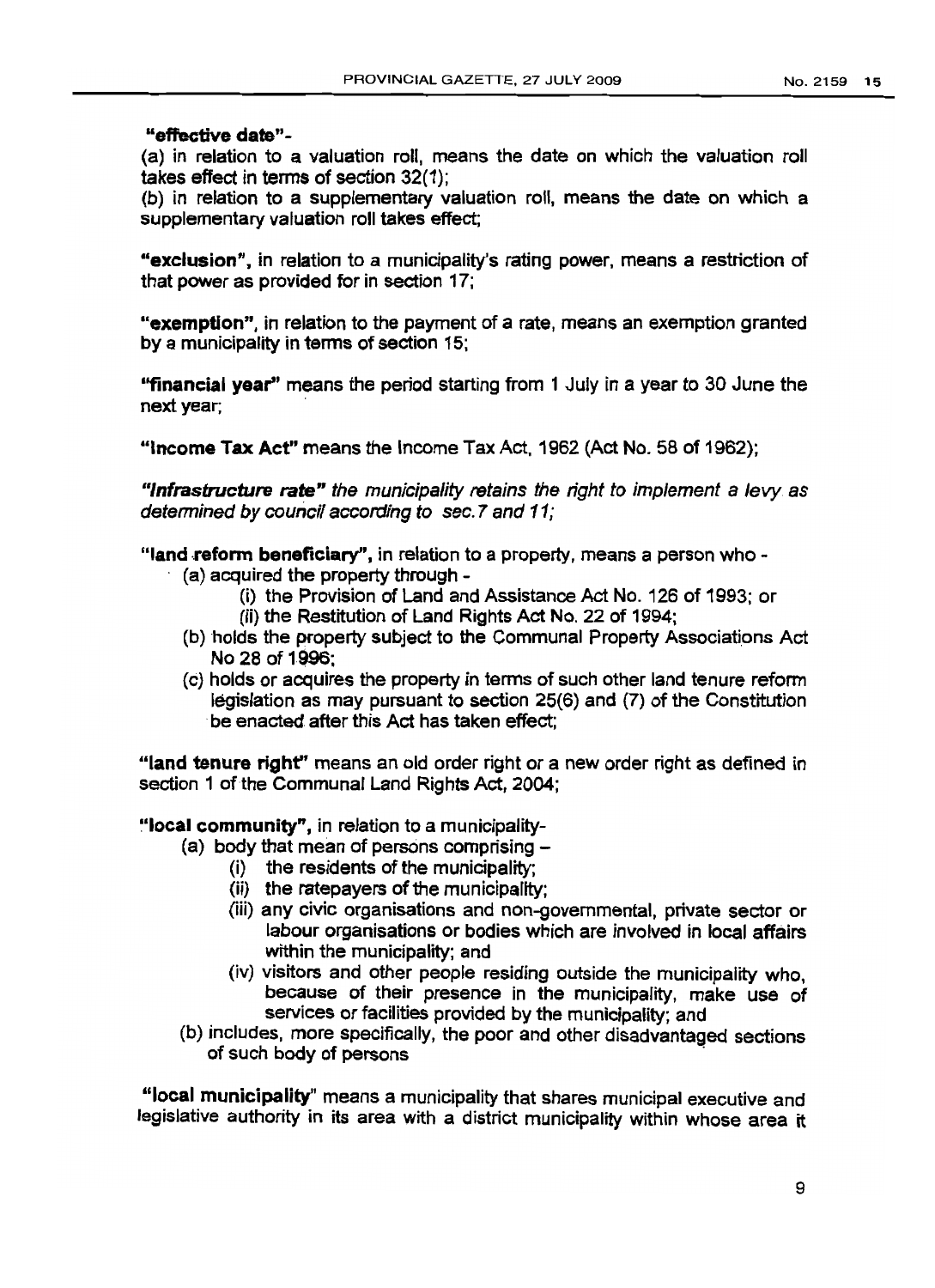falls, and which is described in section 155(1} of the Constitution as a category B municipality;

"market value", in relation to a property, means the value of the property determined in accordance with Section 46 of the Act;

"MEC for local government" means the member of the Executive Council of a province who is responsible for local government in that province;

"metropolitan municipality" means a municipality that has exclusive executive and legislative authority in its area, and which is described in section 155 (1) of the Constitution as a category A municipality;

"Minister" means the Cabinet member responsible for local government;

"multiple purposes", in relation to a property, means the use of a property for more than one purpose;

"municipal council" or "council" means a municipal council referred to in section 18 of the Municipal Structures Act:

"Municipal Finance Management Act" means the Municipal Finance Management Act No. 56 of 2003;

~'Municipal Systems Act' means the Local Government: Municipal Systems Act, No 32 of 2000;

"municipality"-

- (a) as a corporate entity, means a municipality described in section 2 of the Municipal Systems Act; and
- (b) as a geographical area, means a municipal area demarcated in terms of the Municipal Demarcation Act No. 27 1998;

"municipal manager" means a person appointed in terms of section 82 of the Municipal Structures Act;

"Municipal owned property" refers to property that is registered in the name of the Municipality and property vested by usage in the name of the Municipality whether it is used by the Municipality itself or made available to other entities without cost or in terms of a rental agreement;

"Municipal Structures Act" means the Municipal Structures Act No 117 of 1998;

"Municipal Systems Acf' means the Municipal System Act No. 32 2000;

"municipal valuer" or "valuer of a municipality" means a person designated as a municipal valuer in terms of section 33(1) of the MPRA;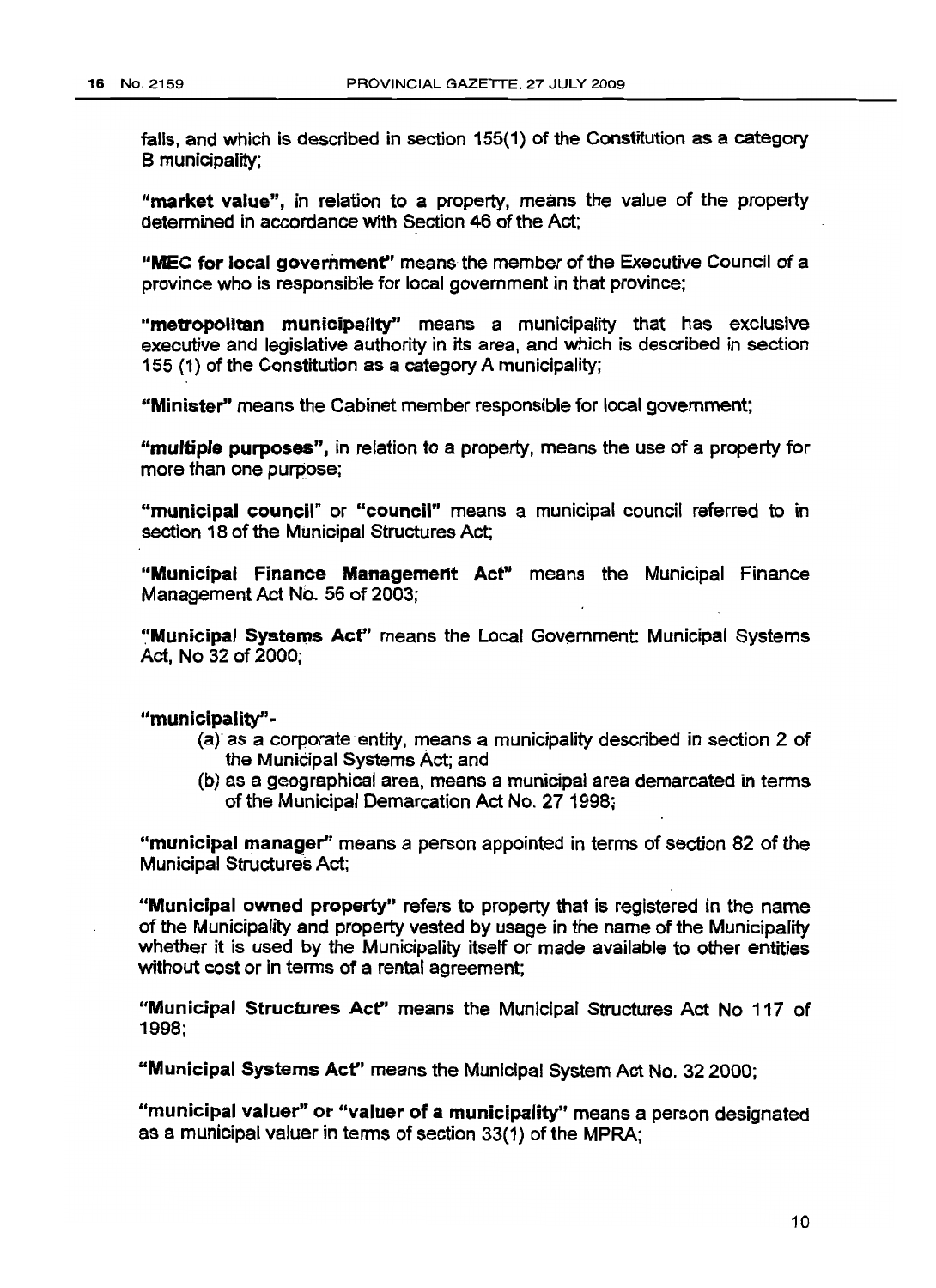"newly rateable property" means any rateable property on which property rates were not levied before the end of the financial year preceding the date on which this Act took effect, excluding-

- (a) a property which was incorrectly omitted from a valuation roll and for that reason was not rated before that date; and
- (b) a property identified by the Minister by notice in the Gazette where the phasing-in of a rate is not justified;

"old order right" means a tenure or other right in or to communal land which (Ciskei, Transkei and RSA) -

- (a) is formal or informal;
- (b) is registered or unregistered;
- (c) derives from or is recognised by law, including customary law, practice or usage; and
- (d) exists immediately prior to a determination by the Minister in terms of

section 18, but does not include  $-$ 

- (i) any right or interest of a tenant, labour tenant, sharecropper or employee if such right or interest is purely of a contractual nature; and
- (ii) any right or interest based purely on temporary permission granted by the owner or lawful occupier of the land in question, on the basis that such permission may at any time be withdrawn by such owner or lawful occupier;

"occupier", in relation to a property, means a person in actual occupation of a property, whether or not that person has a right to occupy the property;

"organ of state" means an organ of state as defined in section 239 of the Constitution;

## "owner"-

- (a) in relation to a property referred to in paragraph (a) of the definition of "property". means a person in whose name ownership of the property is registered;
- (b) in relation to a right referred to in paragraph (b) of the definition of "property", means a person in whose name the right is registered;
- (c) in relation to a land tenure right referred to in paragraph (c) of the definition of "property", means a person in whose name the right is registered or to whom it was granted in terms of legislation; or
- (d) in relation to public service infrastructure referred to in paragraph (d) of the definition of "property", means the organ of state which owns or controls that public service infrastructure as envisaged in the definition of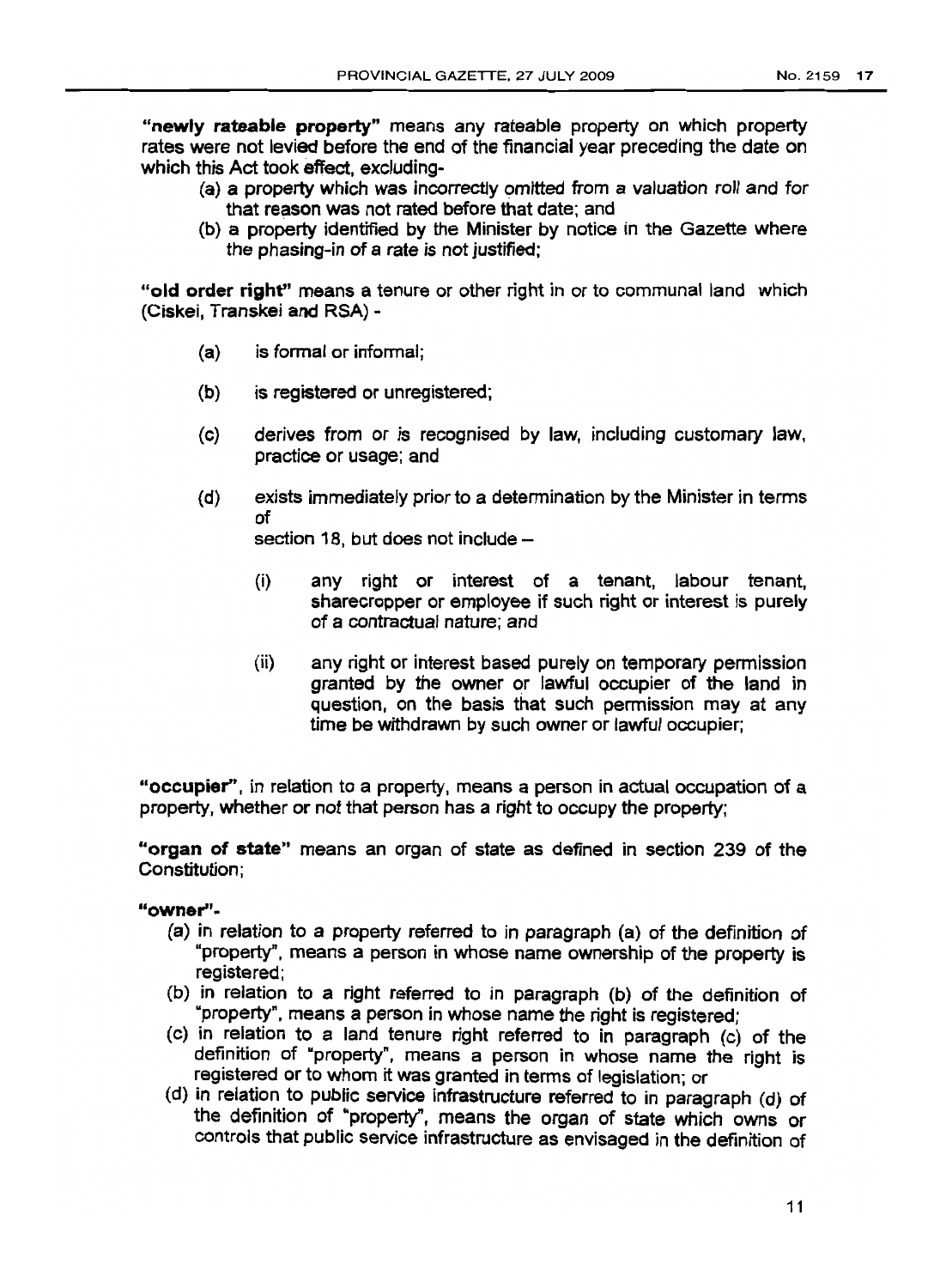"publicly controlled". provided that a person mentioned below may for the purposes of this Act be regarded by a municipality as the owner of a property in the following cases:

- (i) a trustee, in the case of a property in a trust excluding state trust land;
- $(i)$  an executor or administrator, in the case of a property in a deceased estate;
- (iii) a trustee or liquidator, in the case of a property in an insolvent estate or in
- (iv) a judicial manager. in the case of a property in the estate of a person under .
- (v) a curator, in the case of a property in the estate of a person under curatorship; .
- (vi) a person in whose name a usufruct or other personal servitude is registered, in the case of a property that is SUbject to a usufruct or other personal servitude;
- (vii) a lessee. in the case of a property that is registered in the name of a municipality and is leased by it; or
- (viii) a buyer, in the case of a property that was sold by a municipality and of which possession was given to the buyer pending registration of ownership in the name of the buyer;

"penalty"' in relation to the time period of underdeveloped vacant land which is not utilized in the specific time period as stipulated in the policy;

"permitted use", in relation to a property, means the limited purposes for which the property may be used in terms of -

- (a) any restrictions imposed by
	- (i) a condition of title;
	- (ii) a provision of a town planning or land use scheme; or
	- (iii) any legislation applicable to any specific property·or properties;
- (b) any alleviation of any such restrictions;

"person" includes an organ of state;

"prescribe" means prescribed by regulation in terms of section 83;

"property" means -

- (a) immovable property registered in the name of a person, including, in the case of a sectional title scheme, a sectional title unit registered in the name of a person;
- (b) a right registered against immovable property in the name of a person, excluding a mortgage bond registered against the property;
- (c) a land tenure right registered in the name of a person or granted to a person in terms of legislation; or
- (d) public service infrastructure;

"property register" means a register of properties referred to in section 23 of the MPRA;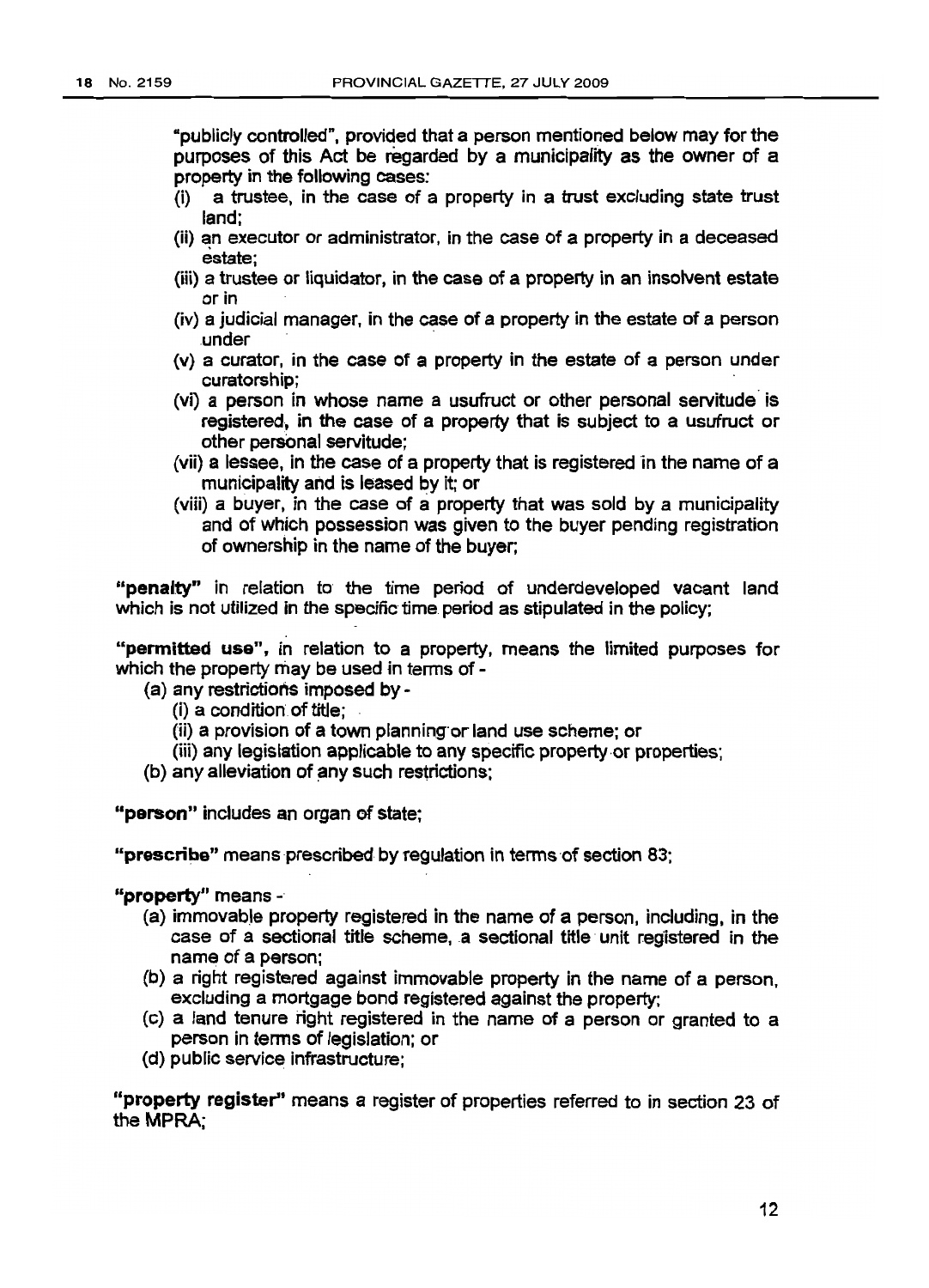"protected area" means an area that is or has to be listed in the register referred to in section 10 of the Protected Area Act;

"Protected Areas Acf' means the National Environmental Management: Protected Areas Act, 2003;

"publicly controlled" means owned by or otherwise under the control of an organ of state, including -

(a) a public entity listed in the Public Finance Management Act No. 1 of 1999. .

(b) a municipality; or

(c) a municipal entity as defined in the Municipal Systems Act;

"public service infrastructure" means publicly controlled infrastructure of the following kinds:

- (a) national, provincial or other public roads on which goods, services or labour move across a municipal boundary;
- (b) water or sewer pipes, ducts or other conduits, dams, water supply reservoirs, water treatment plants or water pumps forming part of a water or sewer scheme serving the public;
- (c) power stations, power substations or power lines forming part of an electricity scheme-serving the public;
- (d) gas or liquid fuel plants or refineries or pipelines for gas or liquid fuels, forming part of a scheme for transporting such fuels;
- (e) railway lines forming part of a national railway system;
- (f) communication towers, masts, exchanges or lines forming part of a communications system serving the public;
- (g) runways or aprons at national or provincial airports;
- (h) breakwaters, sea walls, channels, basins, quay walls, jetties, roads, railway or infrastructure used for the provision of water, lights; power,' sewerage or similar services of ports, or navigational aids comprising lighthouses, radio navigational aids, buoys, beacons or any other device or system used to assist the safe and efficient navigation of vessels;
- (i) any other pUblicly controlled infrastructure as may be prescribed; or
- (j) rights of way, easements or servitudes in connection with infrastructure mentioned in paragraphs (a) to (i);

"rate" means a municipal rate on property envisaged in section  $229(1)(a)$  of the Constitution;

"rateable property" means property on which a municipality may in terms of section 2 levy a rate, excluding property fully excluded from the levying of rates in terms of section 17;

"rebate", in relation to a rate payable on a property, means a discount granted in terms of section 15 on the amount of the rate payable on the property;

"reduction", in relation to a rate payable on a property, means the lowering in terms of section 15 of the amount for which the property was valued and the rating of the property at that lower amount;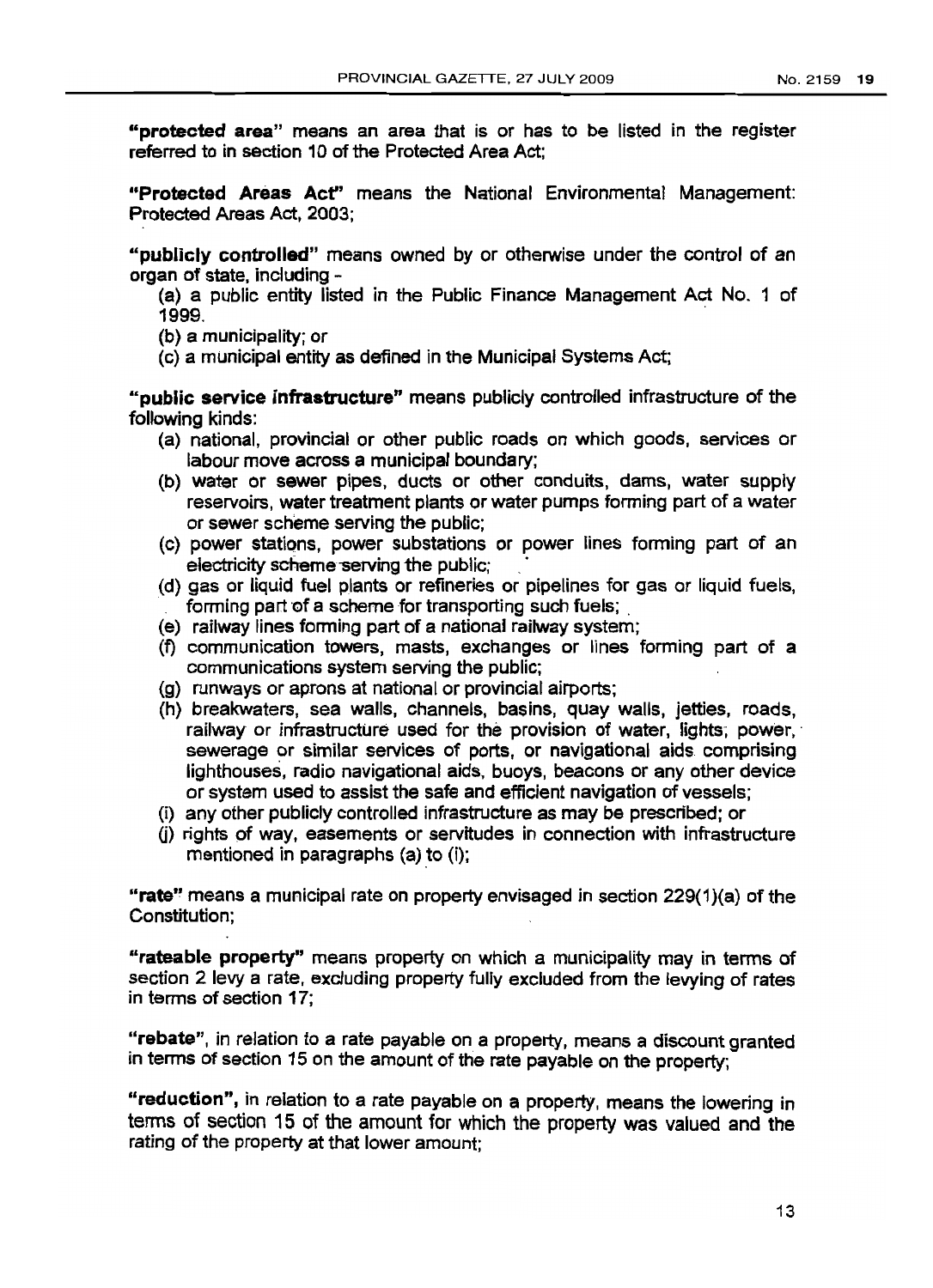#### ~register"•

(a) means to record in a register in terms of-

- (i) the Deeds Registries Act 47 of 1937; or
	- (ii) the Mining Titles Registration Act 16 of 1967; and
- (b) includes any other formal act in terms of any other legislation to record-
	- (i) a right to use land for or in connection with mining purposes; or
	- (ii) a land tenure right;

"residential property" means a property included in a valuation roll in terms of section 48 (2)(b) as residential:

'residential property: mixed use' refers to property that is used predominantly for residential purposes (51 % or more) but has significant portions of the property devoted to purposes that fall within other categories of property;

"rural communal settlements" means the residual portion of rural communal land excluding identifiable and rateable entities within the property and excluding State Trust Land and land reform beneficiaries as defined in the Act.

"Sectional Titles Act" means the Sectional Titles Act No. 95 of 1986;

"sectional' title scheme" means a scheme defined in section 1 of the Sectional. Titles Act;

"sectional title unit" means a unit defined in section 1 of the Sectional Titles Act:

"special State Owned Properties" properties that are owned by National and Provincial Government, used for public benefit purposes and as a rule do not trade regularly in a four year valuation cycle.

"specified public benefit activity" means an activity listed in item 1 (welfare and 5· humanitarian), item 2 (health care) and item 4 (educatlon. and development) of Part 1 of the Ninth Schedule to the Income Tax Act:

#### "state trust land" means land owned by the state-

(a) in trust for persons communally inhabiting the land in terms of a traditional

(b) over which land tenure rights were registered or granted; or

(c) which is earmarked for disposal in terms of the Restitution of Land Rights

"this Act" includes regulations made in terms of section 83.

(2) In this Act, a word or expression derived from a word or expression defined in subsection (1) has a corresponding meaning unless the context indicates that another meaning is intended.

"vacant land" means land where no immovable improvements have been erected.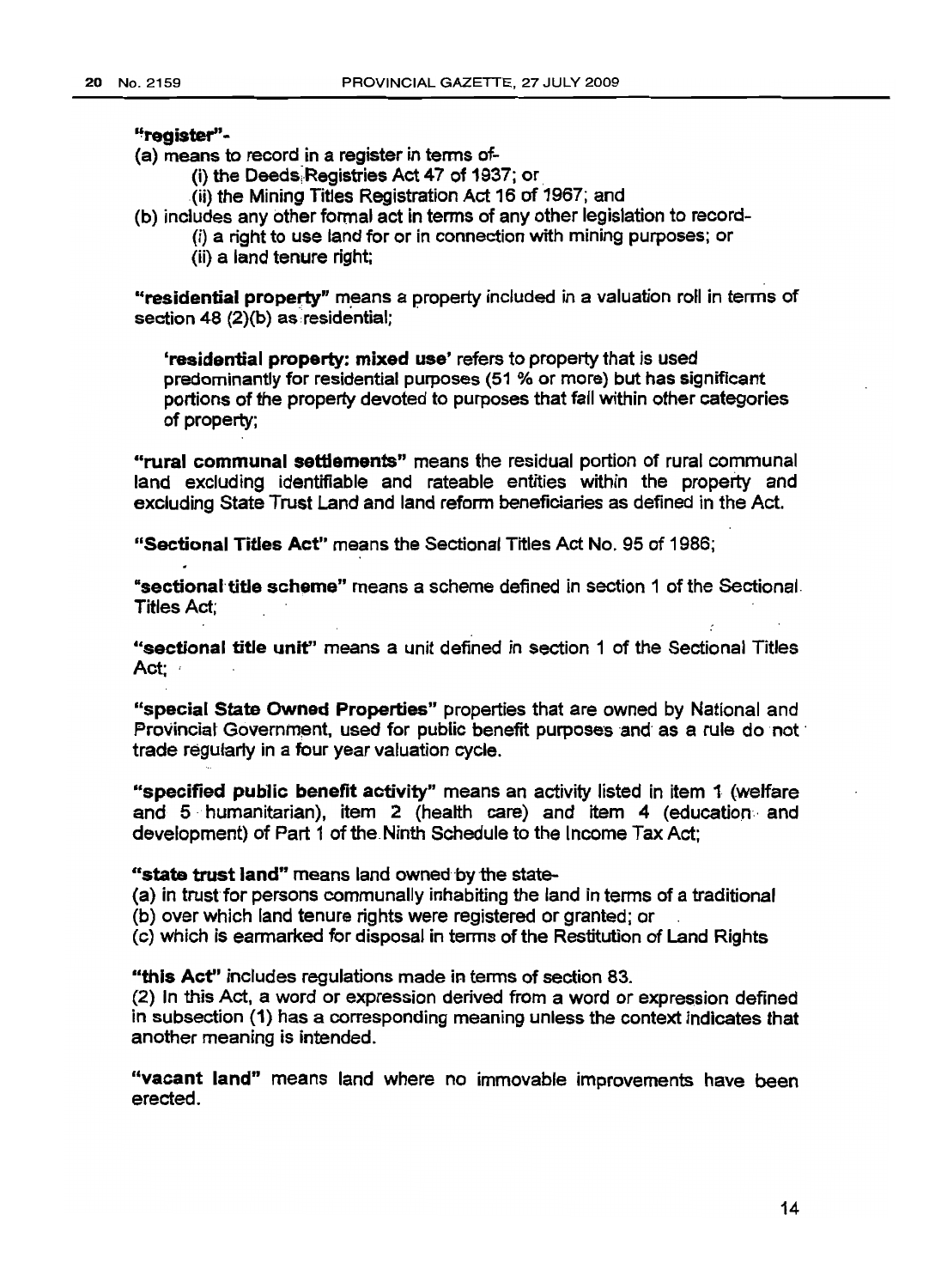## 5. GUIDING PRINCIPLES

In formulating the rates policy for Lukhanji Municipality the following guiding principles will be taken into account:

- Equity, i.e. that all categories of property and categories of owners be treated equitably in relation to each other
- Affordability, i.e. that the rates policy should take into account issues of affordability across categories of owners
- Poverty Alleviation, i.e. that the rates policy should facilitate poverty alleviation within the context of the mechanisms at its disposal
- Social and Economic Development, i.e. that the rates policy should within the context of the mechanisms at its disposal seek to enhance social and economic development
- Financial Sustainability and Cost Efficiency, i.e. that the rates policy should be cost efficient and should enhance the financial sustainability of the municipality .
- Encourage Development of Property, i.e. that the rates policy should utilize the mechanism at its disposal to encourage the development of property in line with the socio-economic development needs and goals of the municipality
- Community Participation, i.e. that the rates policy should be reflective of issues and options expressed during public engagements

#### 6. IMPERMISSIBLE RATES

- 6.1 Rates are levied in accordance with the Act as an amount in the rand based on the market value of all rateable property contained in the municipality's valuation roll and supplementary valuation roll.
- 6.2 As allowed for in the Act, the municipality has chosen to differentiate between various categories of property and categories of owners of property as contemplated in clause 7 and 8 of this policy; Some categories of property and categories of owners are granted relief from rates. The municipality however does not grant relief in respect of payments for rates to any category of owners or properties, or to owners of properties on an individual basis
- 6.3 All existing rated property owners will not be phased in on the new valuation roll, except as prescribed by legislation.

Section 17 of the Act outlines Impermissible Rates, these include:

- the first 30% of the market value of public service infrastructure as defined in the Act.
- protected areas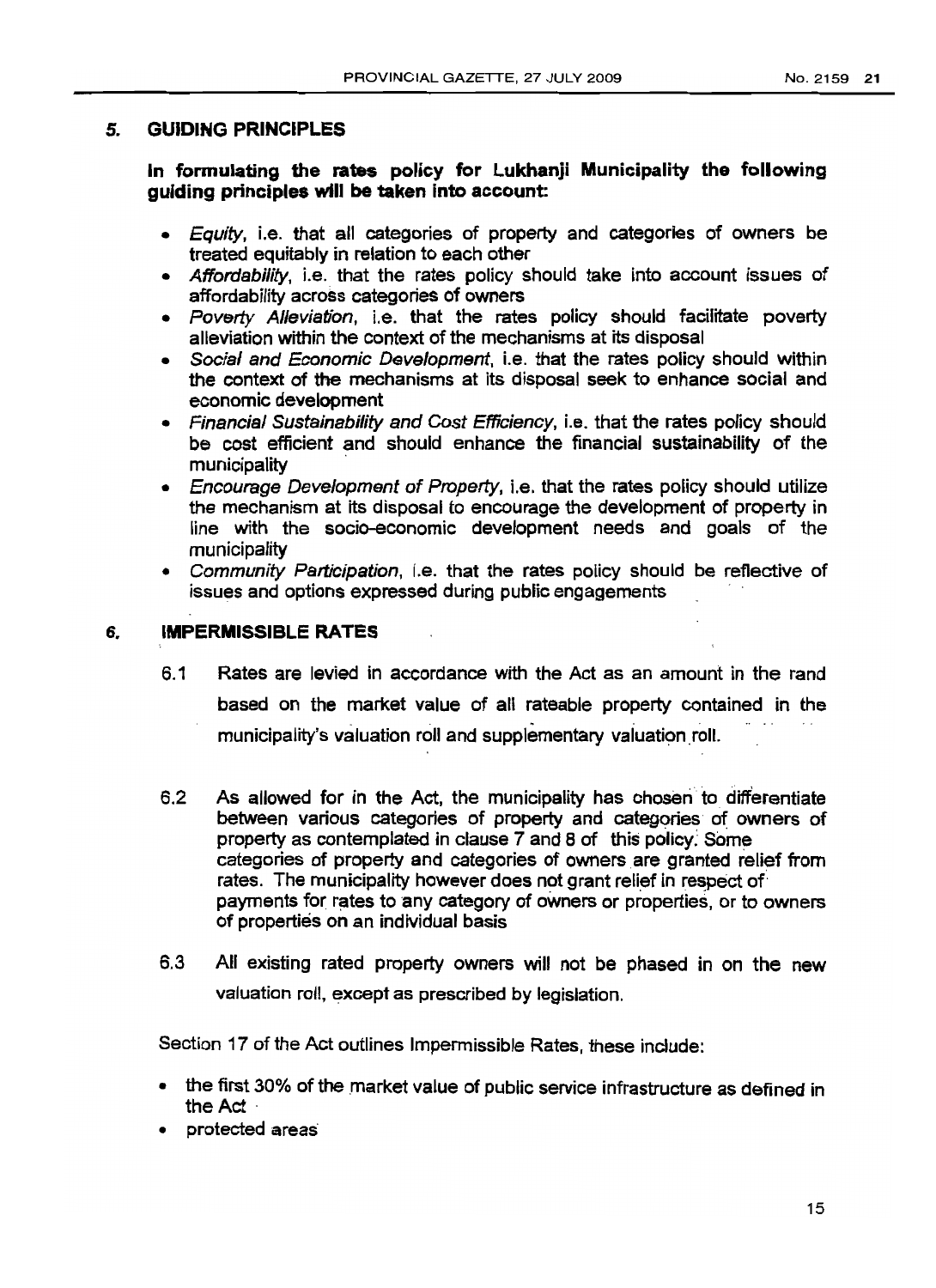- (land with) mineral rights
- (land owned by) land reform beneficiaries
- the first R15 000 of the market value of residential property and properties used for multiple purposes of which one or more component thereof are used for residential purposes
- property used primarily for religious worshipping purposes, including an official residence occupied by the officiating office bearer

#### 7.· **PROPERTY CATEGORIES**

Rates categories may be determined according to, (a) use of the property (b) the permitted use of the property or (c) the geographic area in which the property is situated. The following are categories of property proposed by the Lukhanii Municipality:

- (a) Residential properties
- (b) Commercial
- (c) Industrial properties
- (d) Agricultural properties
- (d) Public Service Infrastructure
- (e) Rural Communal Settlements
- (f) State Trust land including:
	- State Trust Land on which Communal Land as defined in section 1 of the Communal Land Rights Act, 2004 exists.
	- Properties acquired though the Provision of Land and Assistance Act, or the Land Restitution Act or which is subject to' the Communal property Association Act.
- (g) Protected areas.
- (h) Special State Owned Properties: properties that are owned by National and Provincial Government, used for public benefit purposes and as a rule do not trade regularly in a four year valuation cycle.
- (i) Municipal Owned Properties
- (j) Schools inclUding Public, Private and Early Childhood Development **Centres**
- (k) Vacant properties (excluding agricultural)
- (I) Specified Development Zones
- (m) Places of Worship
- (n) Public Benefit Organisations

### 8. RATING OF MULTIPLE USE PROPERTY

In detennining the rating of multiple use properties Lukhanji Municipality classify these properties in terms of Section 9(1)(b) of the Act, and will rate such properties based on their dominant use / pro rata.

## 9. **DIFFERENTIAL RATING**

The following factors will be taken into consideration for the purpose of differential rating: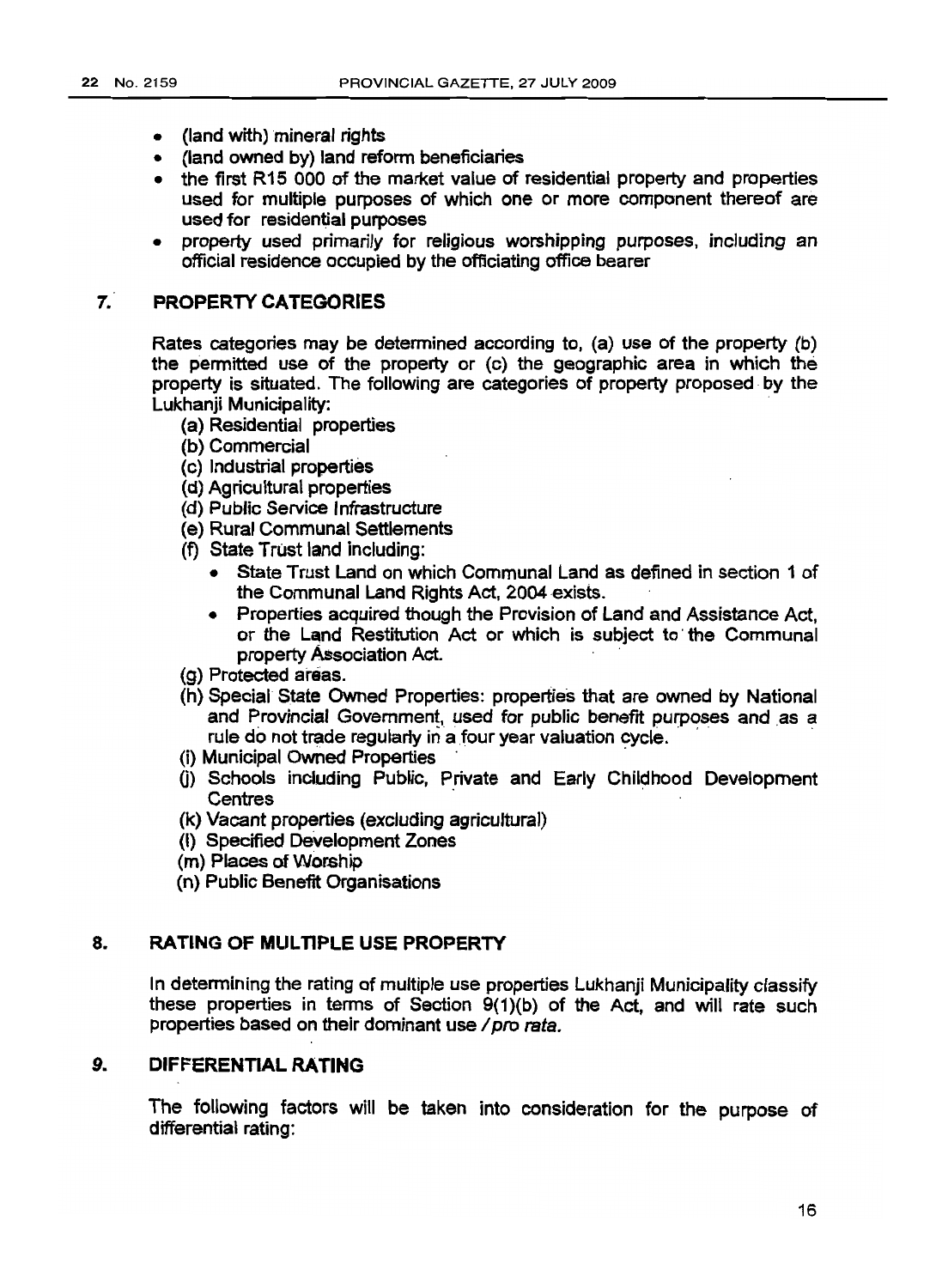- The nature of the property including its sensitivity to rating e.g. agricultural properties used for agricultural purposes.
- The effects of rates on the property on the promotion of the social and economic development of a municipality.
- Differential rating among the various property categories will be done by way of setting ratios between the main categories of property and therefore different Cent amount in the Rand for different categories of property.
- In this context it is the intent to set different rates for residential properties in relation to commercial properties and different rates for different categories of vacant land as outlined in this draft policy.
- In addition exemptions, reductions in the value of properties and or rebates in respect of the cent in the rand payable, will be considered for various categories of owners, (such as for example owners receiving old age or disability grants), based on the outcomes of public consultations and rating policy decisions.

### 10. **PROPOSED EXEMPTIONS. REDUCTIONS AND REBATES**

Exemptions, reductions and the level of rebate granted to specific owners within each category of property situated within the Municipality's jurisdiction will be determined annually as part of the review and determination of the Rates Policy and Budget process. Granting of rebates Within a particular category of property is aimed at ensuring an equitable distribution of the property rates burden amongst the categories of property that constitute the property rates base of the Municipality.

Based on the guiding principles underpinning this draft policy the following categories of property owners will be considered on annual application where applicable for exemptions, rebates and reductions:

Exemptions:

- a) child headed households (exempt if owner registered/court of law approval)
- b) owners of property situated within an area affected by a declared disaster area within the meaning of the Disaster Management Act, No. 57 of 2002 for the time period as stipulated.

Rebates and Reductions:

- c) duly registered public benefit organisations;
- d) land reform beneficiaries; ( phasing over 4 yrs.)
- e} indigent households as defined in the municipality's indigent policy;
- f) beneficiaries of old age grants;
- g} beneficiaries of disability grants;
- h) owners of properties who are not beneficiaries of old age or disability grants, but whose income is equivalent to that of such beneficiaries and who meet the criteria as defined in the municipality's indigent policy;
- i) owners of properties who are unemployed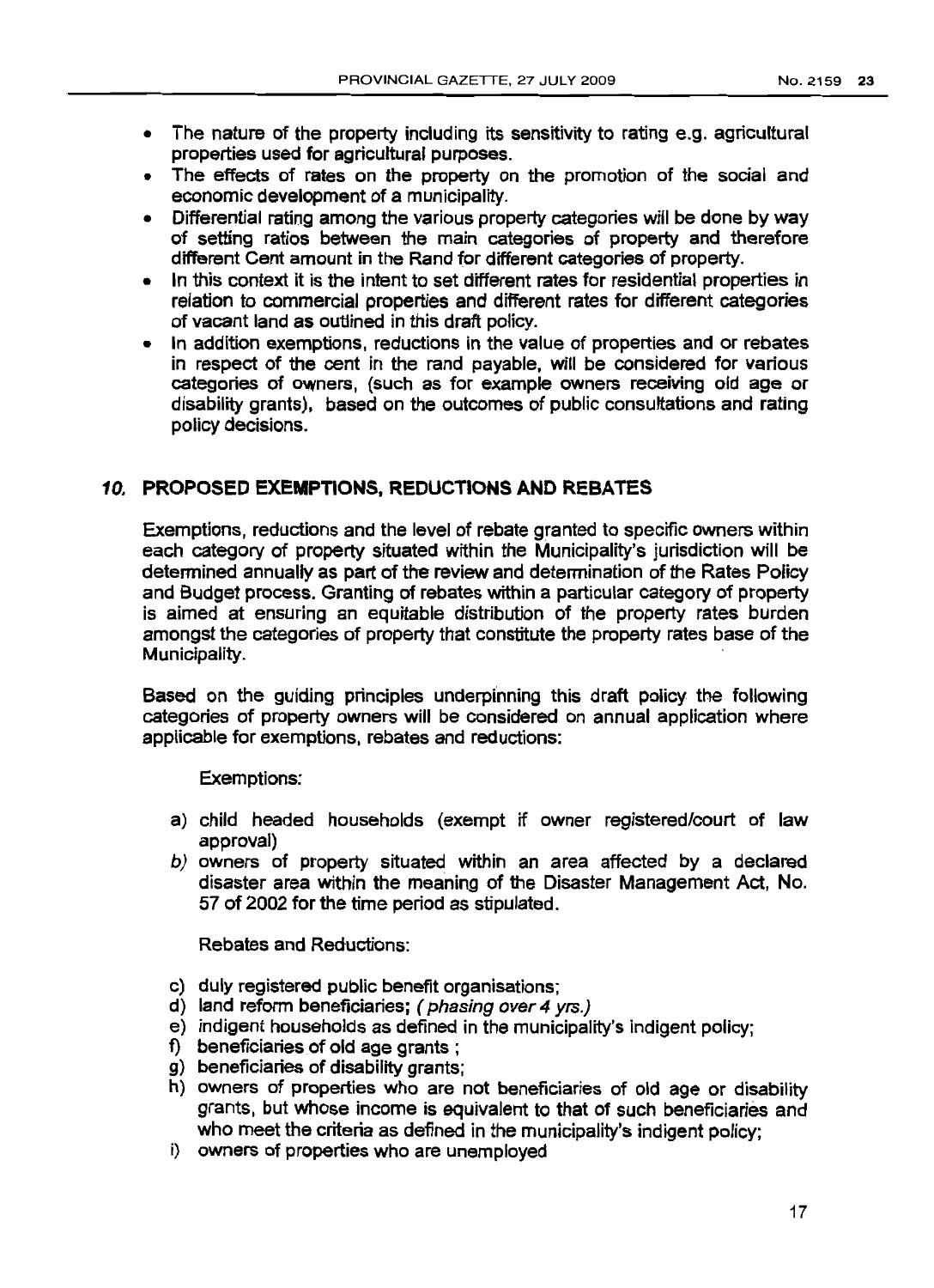- i) bona fide farmers:
- k) sporting bodies;
- I) demolition

Indigent households: The Council has adopted an "Indigent Policy" that provides for the alleviation of the rates burden on the low income sectors of the community within the Municipality. Owners of property who qualify for the assistance provided by this Policy must make application to access the relief provided if they do not automatically receive it.

Bona fide farmers: In the case of properties that are used for agricultural purposes, the owner(s) may qualify for an agricultural rebate, subject to the following conditions:

- a) The property must be used for bona fide agricultural purposes.
- b) The usage of the property must accord with the zoning scheme for the area.
- c) The owner must be registered' with the South African Revenue Service as a farmer and must submit a copy of the last IT48 ("calculation of taxable income from farming operations") together with the application for a rebate. if no IT48 can be produced due to recent ownership change, upon application, a municipal official, authorised by the Municipal Manager shall issue an agricultural certificate to the owner of the property after an inspection of the property if he or she is satisfied that such land is used bona fide and exclusively by the owner or occupier for agricultural purposes.
- d) If the owner is a company or a close corporation, which would preclude the South African Revenue Services from issuing an IT48 on behalf of the owner, upon application, a municipal official, authorised by the Municipal Manager shall issue an agricultural certificate to the owner of the property after inspection of the property if he or she is satisfied that such land is used bona fide and exclusively by the owner or occupier for agricultural purposes.
- . e) The land owner must prove that he/she has complied with the National Veld and Forest Fire Act 101 of 1998 and legislation governing the control of alien invasive species.

| <b>NO</b>               | <b>REASON</b>                                                    | <b>AMOUNT</b> |
|-------------------------|------------------------------------------------------------------|---------------|
|                         | Farms where there are No Municipal Roads                         | 7.5%          |
| $\mathcal{P}$           | Farms where the municipality does not supply sewage services     | 7.5%          |
| $\overline{\mathbf{3}}$ | Farms where the municipality does not supply electricity         | 7.5%          |
| $\overline{4}$          | Farms where the municipality does not supply water               | 20%           |
| 5                       | Farms where the municipality does not supply refuse              | 7.5%          |
| 6                       | Farms that supply Cemeteries, educational, recreation to workers | 5%            |
|                         | Farms that supply running water to workers                       | 5%            |
| 8                       | Farms that supply electricity to workers                         | 5%            |
|                         | <b>TOTAL</b>                                                     | 65%           |

#### Rebates Applicable To Bona Fide Farmers and Agricultural Properties: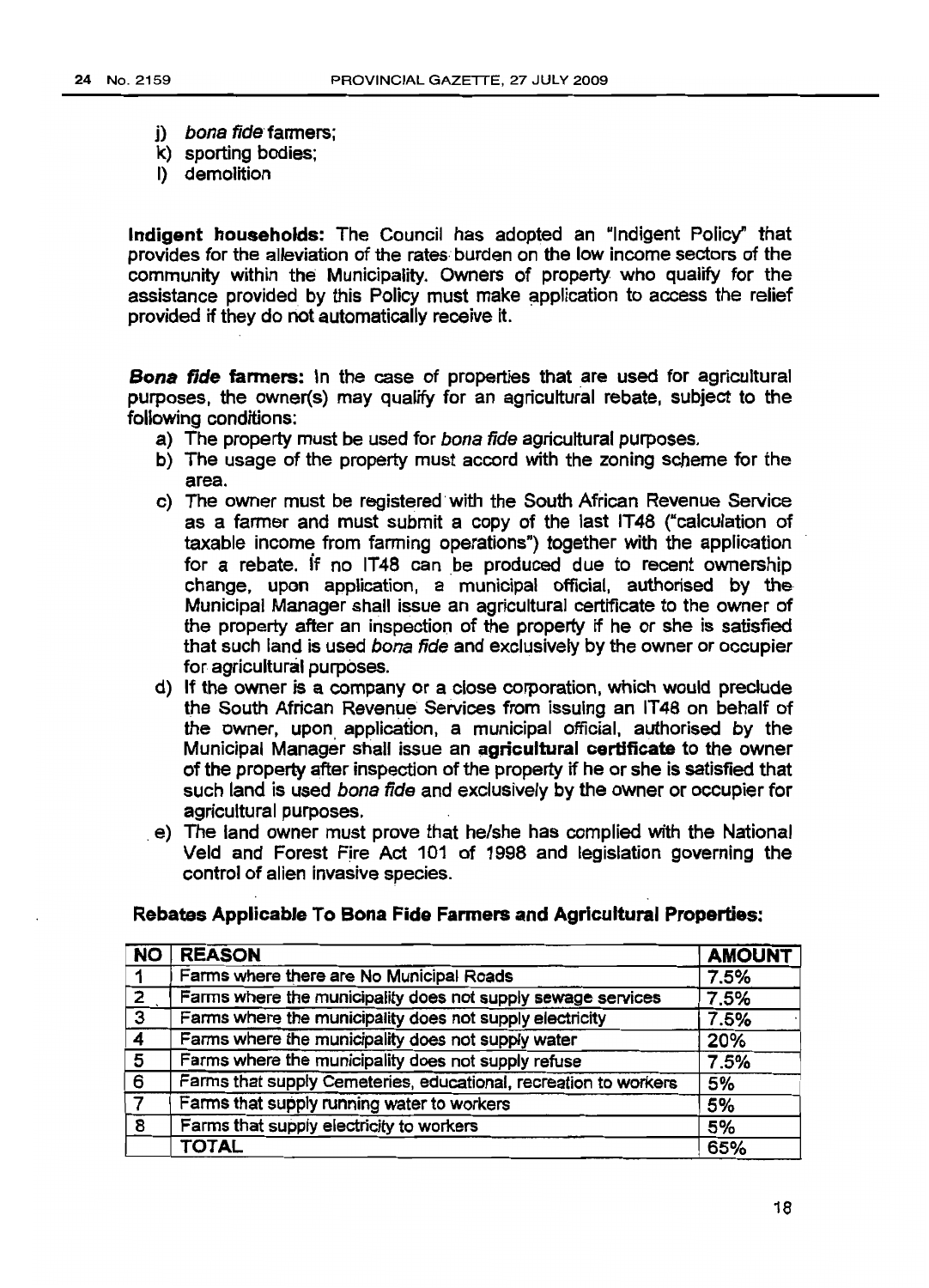Sport Bodies: Amateur or professional sport bodies, the sole purpose of which is to use the property owned or leased by them for sporting purposes. In this regard it is noted that assistance offered to professional sport organisations may differ from that afforded to amateur sport organisations.

Specified development zones: Where the Council identifies specific development zones within its area of jurisdiction, development within these areas may be encouraged by granting rates rebates, or by treating such zones as special rating areas, as provided for in section 22 of the MPRA (Act 6 of 2004)

## Public Benefit Organisations (PBOs)

Taking into account the effects of rates on PBOs performing a specific public benefit activity and registered in terms of the Income Tax Act for tax reduction because of those activities, it is proposed that PBOs performing the following specified public benefits activities be exempted from rating:

- Wetfare and humanitarian, for example PBOs providing disaster relief.
- Health Care, for example PBO's providing counseling and treatment of persons afflicted with HIV and AIDS including the care of their families and dependents in this regard.
- Education and development, for example a PBO's providing early childhood development services for pre-school children.

Lukhanji Municipality will exempt from rates properties registered in the name of and used primarily as a place of public worship by a religious community, on the relevant property in terms of section 17(1)(i) of the Act. The exemption will also be applicable on a property registered in the name of and used primarily as a place of public worship by a religious community that does not erect buildings.

Lukhanji Municipality will consider rebates in respect of public and independent schools as well as early childhood development centres.

Lukhanji Municipality may consider rebates in respect of Special State Owned Properties used for public benefit purposes and as a rule do not trade regularly in a four year valuation cycle in the open market.

## 11. PROCEDURES FOR GRANTING EXEMPTIONS, REBATES & REDUCTIONS

Applications for exemptions and rebates will only be considered after an application on the prescribed form has been lodged with the Chief Financial Officer on an annual basis. Applications must reach the Municipality before 31 August 2009 for the financial year 2009/2010 for which relief is sought, failing which the exemption or rebate will lapse and will only be re-instated once the application has been approved. Applications for rebates for the financial year 2009/2010 will be implemented retrospectively.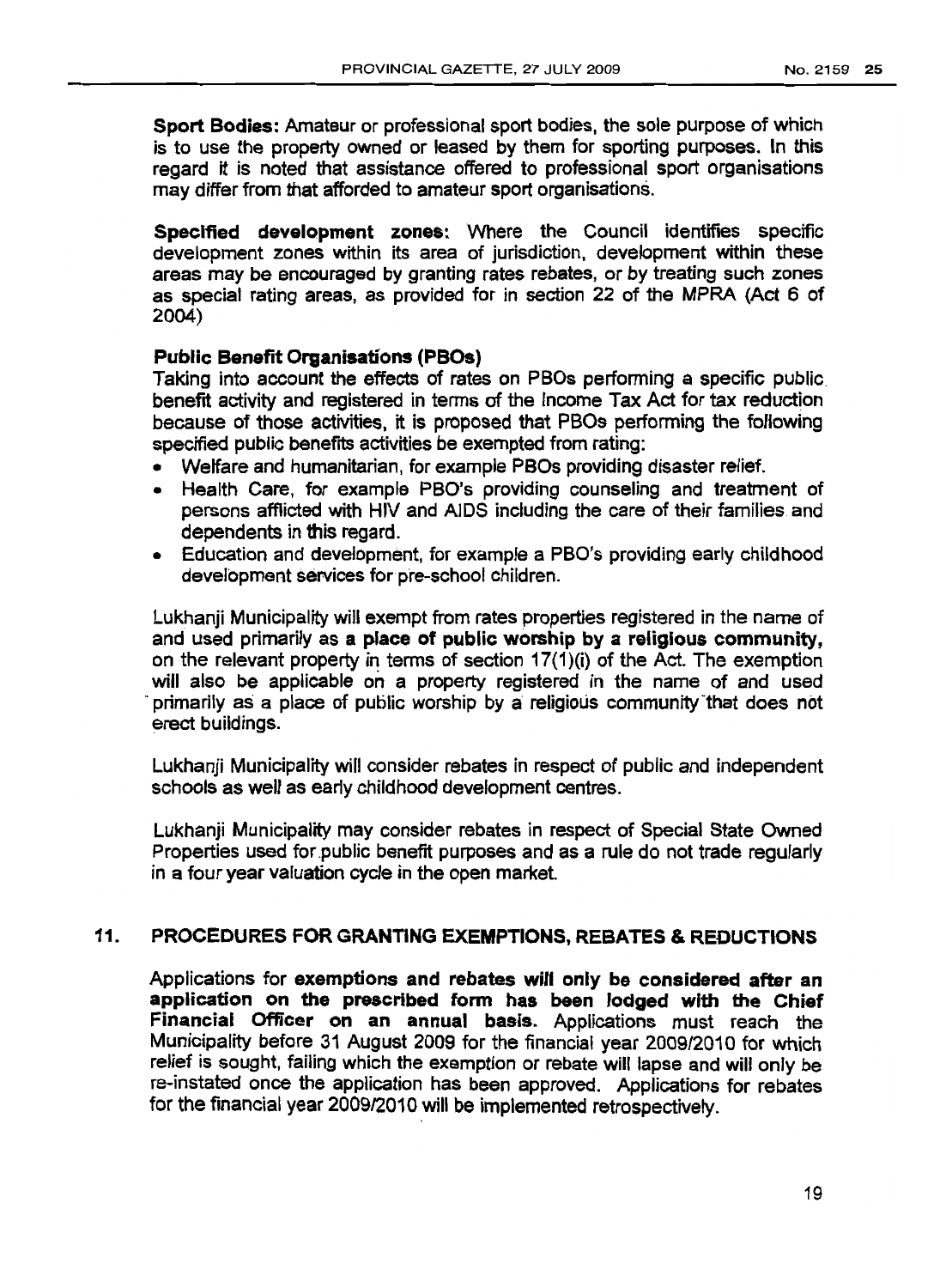All applications must be made under oath. In addition. applications for exemptions by public benefit organisations must be accompanied by a letter from the South African Revenue Service confirming that the organisation qualifies for exemption in terms of the Income Tax Act. All other property owners seeking an exemption must submit either a letter from their auditors, or annual financial statements confirming that the applicant qualifies for an exemption.

Properties for which application for exemption from the payment of rates is made must be used exclusively for the purpose that forms the basis for the application for exemption. Where this is not the case, the property will form part of the category multiple use properties and those portions. not used for the purpose for which application for exemption has been made will be re-valued and property rates levied in accordance with the category/categories of property applicable. . .

An application for an exemption or rebate must authorise the Municipality to inspect the property at any reasonable time during the financial· year to conflrm compliance with the conditions of the exemption or rebate. Where access is denied, the exemption or rebate may be withheld, or withdrawn, if already effective.

Applications for a reduction in rates based on a reduction in value of a property must, be.made on the prescribed form within 30 days of the occurrence of the event giving rise to the reduction of the value of the property relied upon.

The onus rests on the applicant to ensure that the application form and all supporting documents are lodged timeously, and that the property concerned qualifies for the exemption, rebate, or reduction.

The effective date of an exemption or rebate shall be the date when the. Municipality approves the application for exemption or rebate, irrespective of whether or not the property qualified for exemption or rebate in terms of its use prior to that date.

The Municipality reserves the right to refuse an exemption or rebate if. the details supplied in the application are incomplete, incorrect, or false. In accordance with Section 15(3) of the Act, the Municipal Manager of the Municipality shall annually table in the Council of the Municipality:

- . (a) list of all exemptions, rebates and reductions granted by the Municipality during the previous financial year; and
- (b) statement reflecting the income of the Municipality foregone during the previous financial year by way of such exemptions, rebates and reductions and the exclusions referred to in Section 17 (1) (a), (e), (g), (h) and (i) of the Act. .

The exemptions, rebates and reductions shall be clearly indicated on the property rates account submitted to each property owner.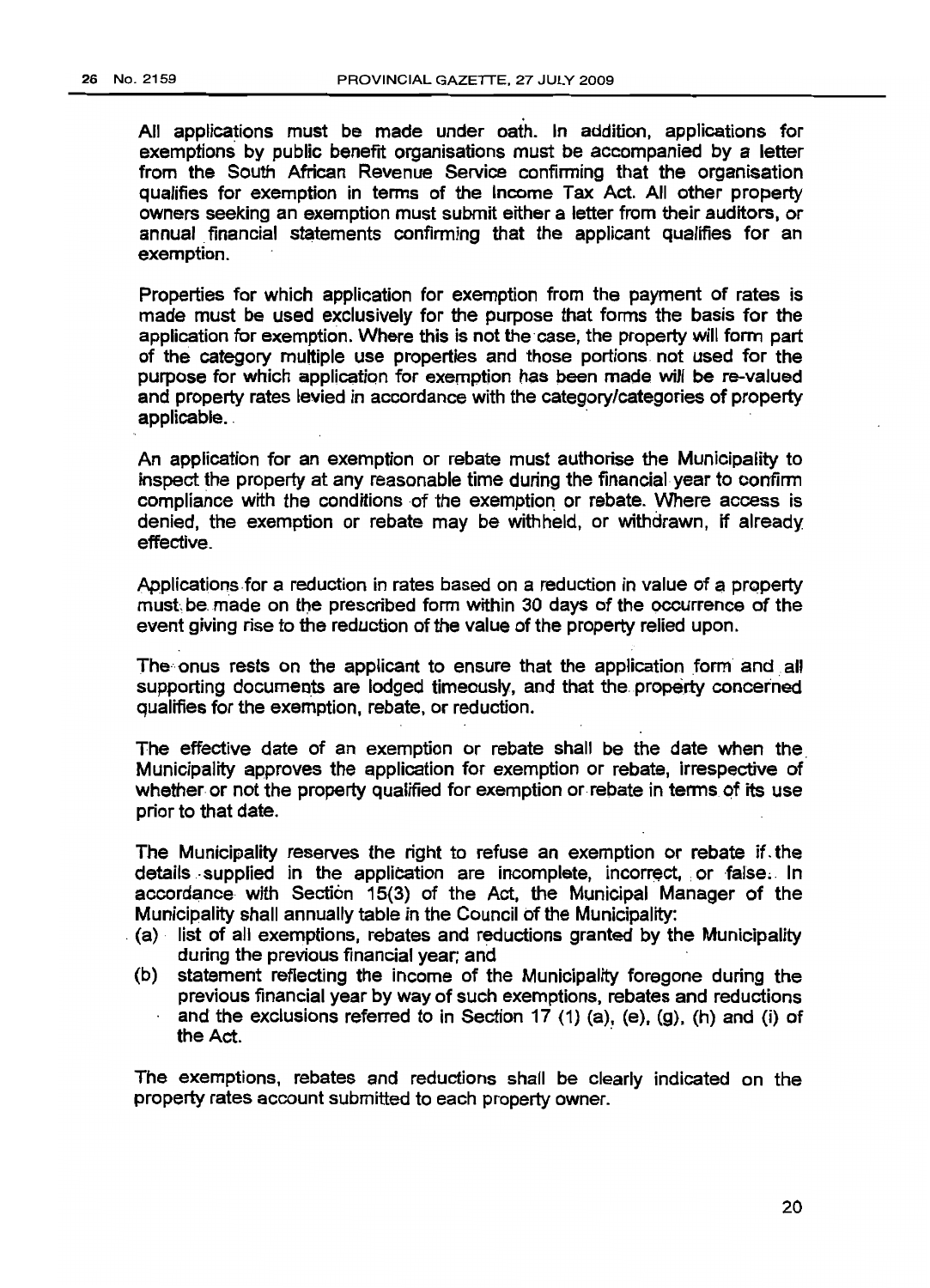#### 12. **PENALT1ES**

In relation to the time period of underdeveloped vacant land which is not utilized in the specific time period as stipulated in the agreement and or title deed - a periodical escalation will be applicable

#### 13. **PAYMENT OF RATES**

- 13.1 The rates levied on the properties shall be payable:-
	- (a) on a monthly basis; or
	- (b) annually, before 30 September each year.
	- (c a once off application to pay on a monthly basis should be submitted in May of each year
- 13.2 The municipality shall determine the due dates for payments in monthly installments and the single annual payment and this date shall appear on the accounts forwarded to the owner/ tenant/ occupants/ agent.
- 13.3 Rates payable on an annual basis, excluding annual rates levied on state owned properties, will be SUbject to a discount determined by council if paid in full on or before 30 September of each year.
- 13.4 Interest on arrears rates, whether payable on or before 30 September or in equal monthly installments, shall be calculated in accordance with the provisions of the credit control, debt collection and indiQent policy of the municipality.
- 13.5 If a property owner who is responsible for the payment of property rates in terms of this policy fails to pay such rates in the prescribed manner, it will be recovered from himlher in accordance with the provisions of the Credit Control, Debt Collection and indigent policy of the Municipality. Should an owner default on his debt for three consecutive months the amount is payable immediately. Application is not automatically resumed but re-application has to take place for monthly payments.
- 13.6 Arrears rates shall be recovered from tenants, occupiers and agents of the owner, in terms of section 28 and 29 of the Act and the Municipality's credit control and debt collection by-law.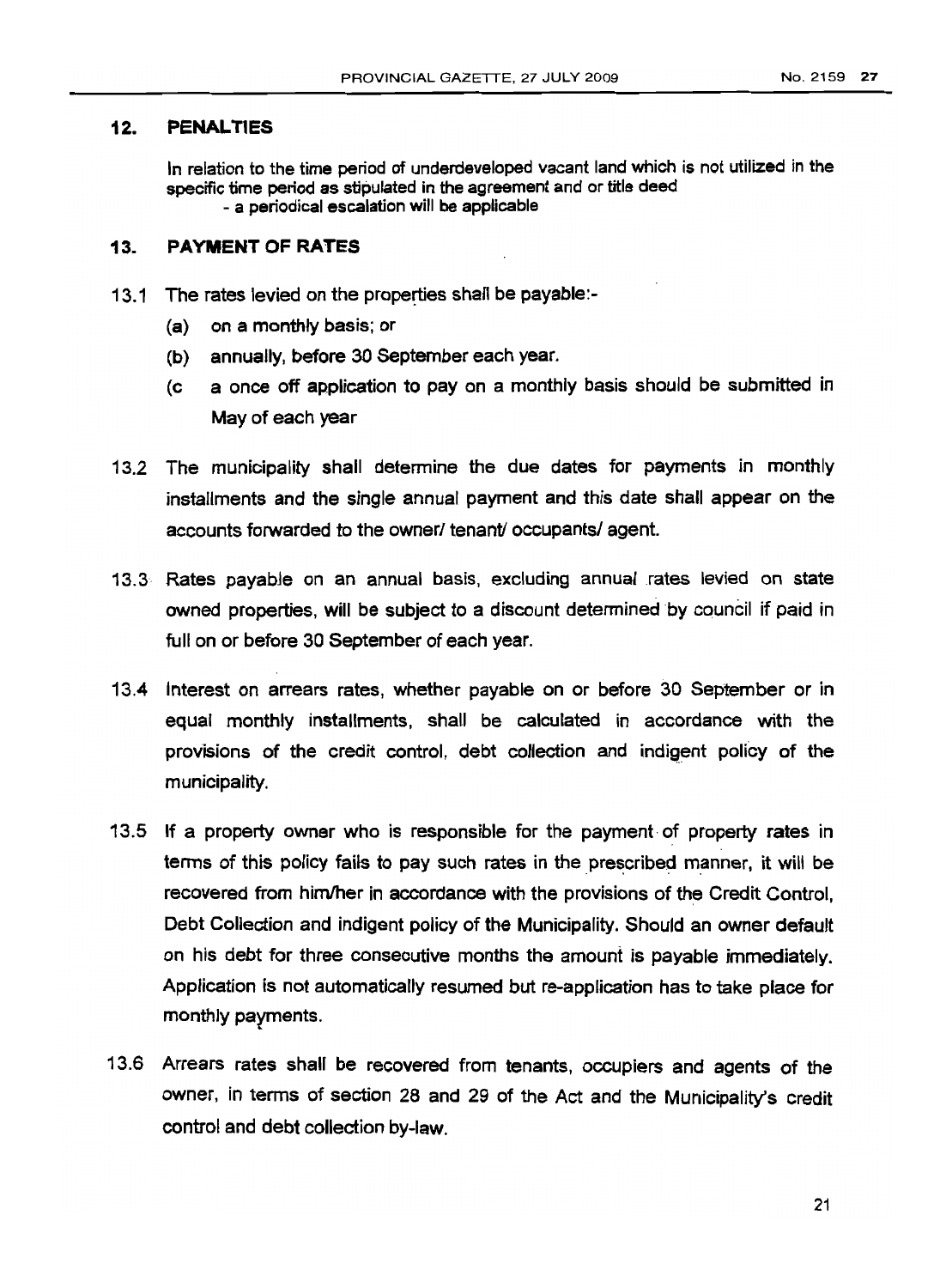- 13.7 Where the rates levied on a particular property have been incorrectly determined, whether because of an error or omission on the part of the municipality or false information provided by the property owner concerned or a contravention of the permitted use to which the property concerned may be put. the rates payable shall be appropriately adjusted for the period extending from the date on which the error or omission is detected back to the date on which rates were first levied in terms of the current valuation roll.
- 13.8 In addition, where the error occurred because of false information provided by the property owner or as a result of a contravention of the permitted use of the property concerned, interest on the unpaid portion of the adjusted rates payable shall be levied at the maximum rate permitted by prevailing legislation.

## 14. ACCOUNTS TO BE FURNISHED

- 14.1 The municipality will furnish each person liable for the payment of rates with a written account, which will specify:-
	- (i) the amount due for rates payable,
	- (ii) the date-on or before which the amount is payable.
	- (iii) how the amount was calculated,
	- (iv) the market value of the property, and
	- (v) rebates, exemptions, reductions or phasing-in, if applicable.
- 14.2 A person liable for payment of rates remains liable for such payment, whether or not such person has received a written account from the municipality. If the person concerned has not received a written account, he/she must make the necessary enquiries with the municipality.
- 14.3 In the case of joint ownership the municipality shall consistently, in order to minimise costs and unnecessary administration, recover rates from one of the joint owners only provided that it takes place with the consent of the owners concerned.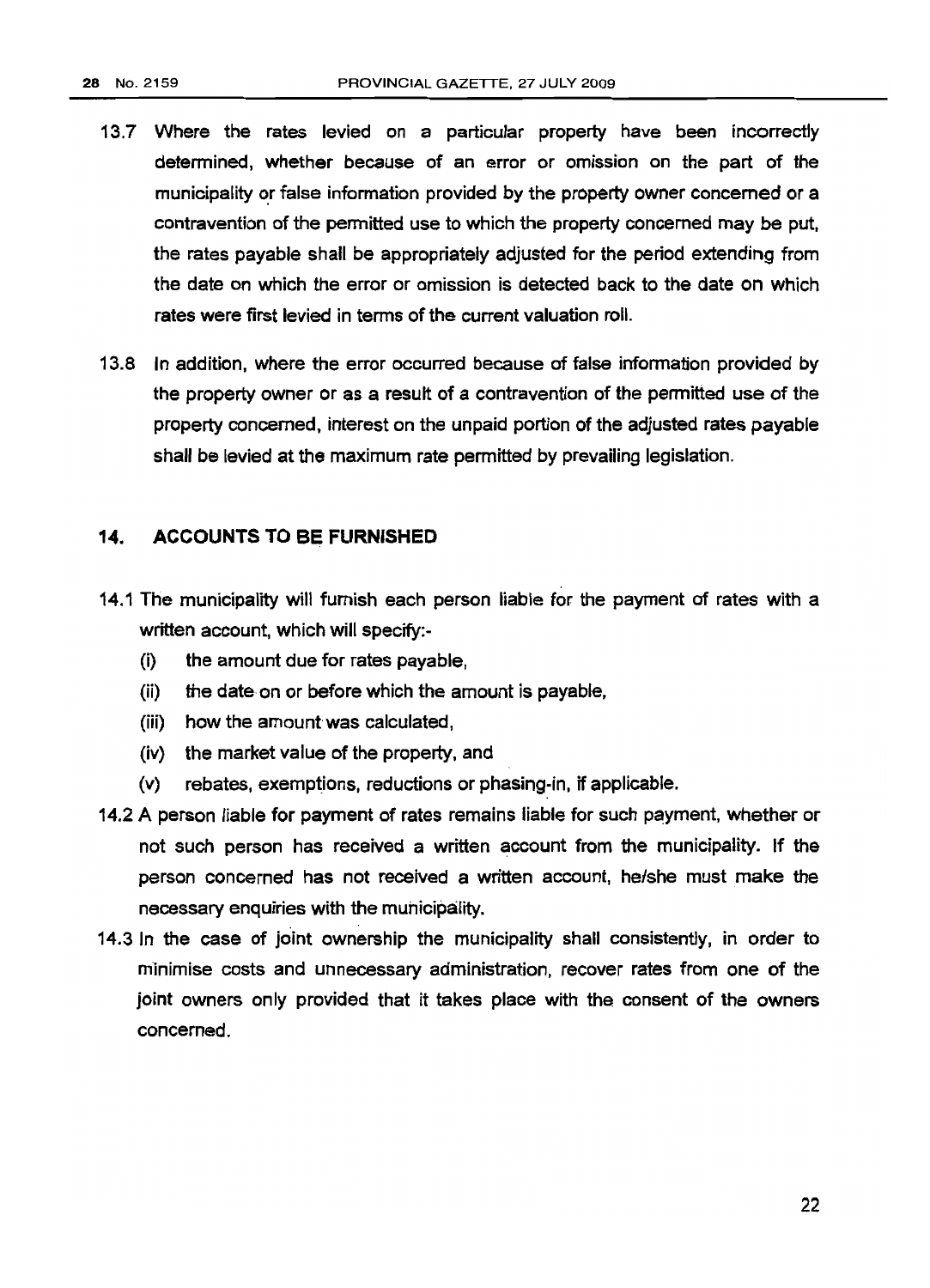## 15. PHASING IN OF RATES

- 15.1 The rates to be levied on newly rateable property shall be phased in as explicitly provided for in section 21 of the Act.
- 15.2 The phasing-in discount on the properties referred to in section 21 shall be as follows:-
	- First year : 75% of the relevant rate;
	- Second vear : 50% of the relevant rate; and
	- Third year : 25% of the relevant rate.
- 15.3 No rates shall be levied on newly rateable properties that are owned and used by organisations conducting activities that are beneficial to the public and that are registered in terms of the Income Tax Act for those activities, during the first year. The phasing-in discount on these properties shall be as indicated below:-
	- $First$  vear  $: 100\%$  of the relevant rate;
	- Second year : 75% of the relevant rate:
	- Third year : 50% of the relevant rate; and
	- Fourth year : 25% of the relevant rate.

## 16. FREQUENCY OF VALUATION

- 16.1 The municipality shall prepare a new valuation roll at least every 4 (four) years.
- 16.2 In accordance with the Act the municipality, under exceptional circumstances. may decide to extend the validity of the valuation roll to 5 (five) years by applying for approval to the MEC for Local Govemment and Housing in the province,
- 16.3 Supplementary valuations may be done on a continual basis but at least on an annual basis.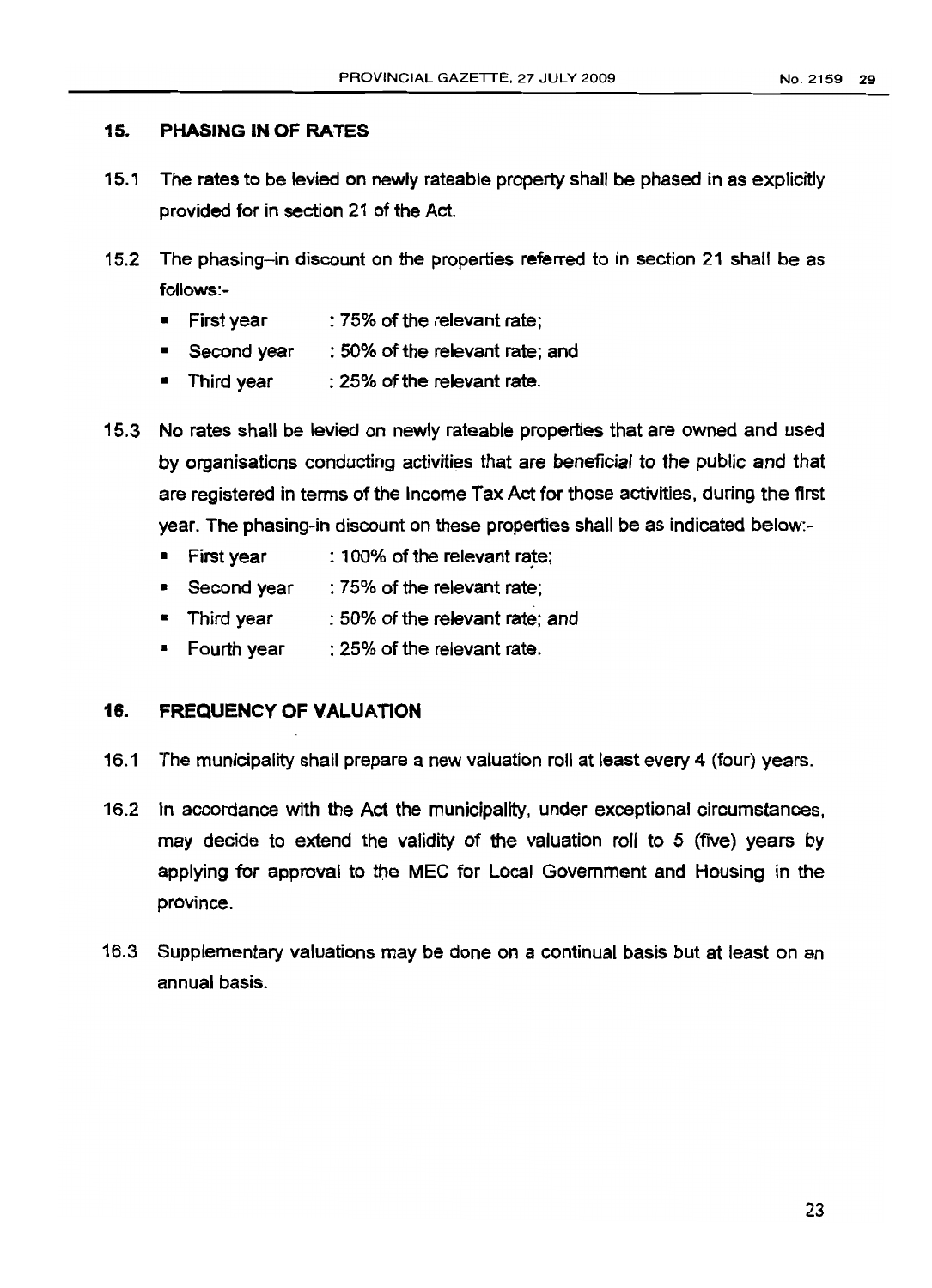## 17. REGISTER OF PROPERTIES

- 17.1 The municipality will compile and maintain a register in respect of all properties situated within the jurisdiction of the municipality. The register will be divided into Part A and Part B.
- 17.2 Part A of the register will consist of the current valuation roll of the municipality and will include all supplementary valuations done from time to time.
- 17.3 Part B of the register will specify which properties on the valuation roll or any supplementary valuation roll are subject to:
	- i. Exemption from rates in terms of section 15 of the Property Rates Act,
	- ii. Rebate or reduction in terms of section 15,
	- iii. Phasing-in of rates in terms of section 21, and
	- iv. Exclusions as referred to in section 17.
- 17.4 The register will be open for inspection by the public at elected municipal offices during office hours or on the website of the municipality.
- 17.5 The municipality will update Part A of the register during the supplementary valuation process.

17.6 Pari B of the register will be' updated on an annual basis as part of the implementation of the municipality's annual budget.

## 18. BY-LAWS TO GIVE EFFECT TO THE RATES POLICY

18.1 The municipality must in terms of Section 6 of the MPRA N0 6 of 2004 adopt By-laws to give effect to the implementation of the Rates Policy and such Bylaws may differentiate between different categories of properties and different categories of owners of properties liable for the payment of rates.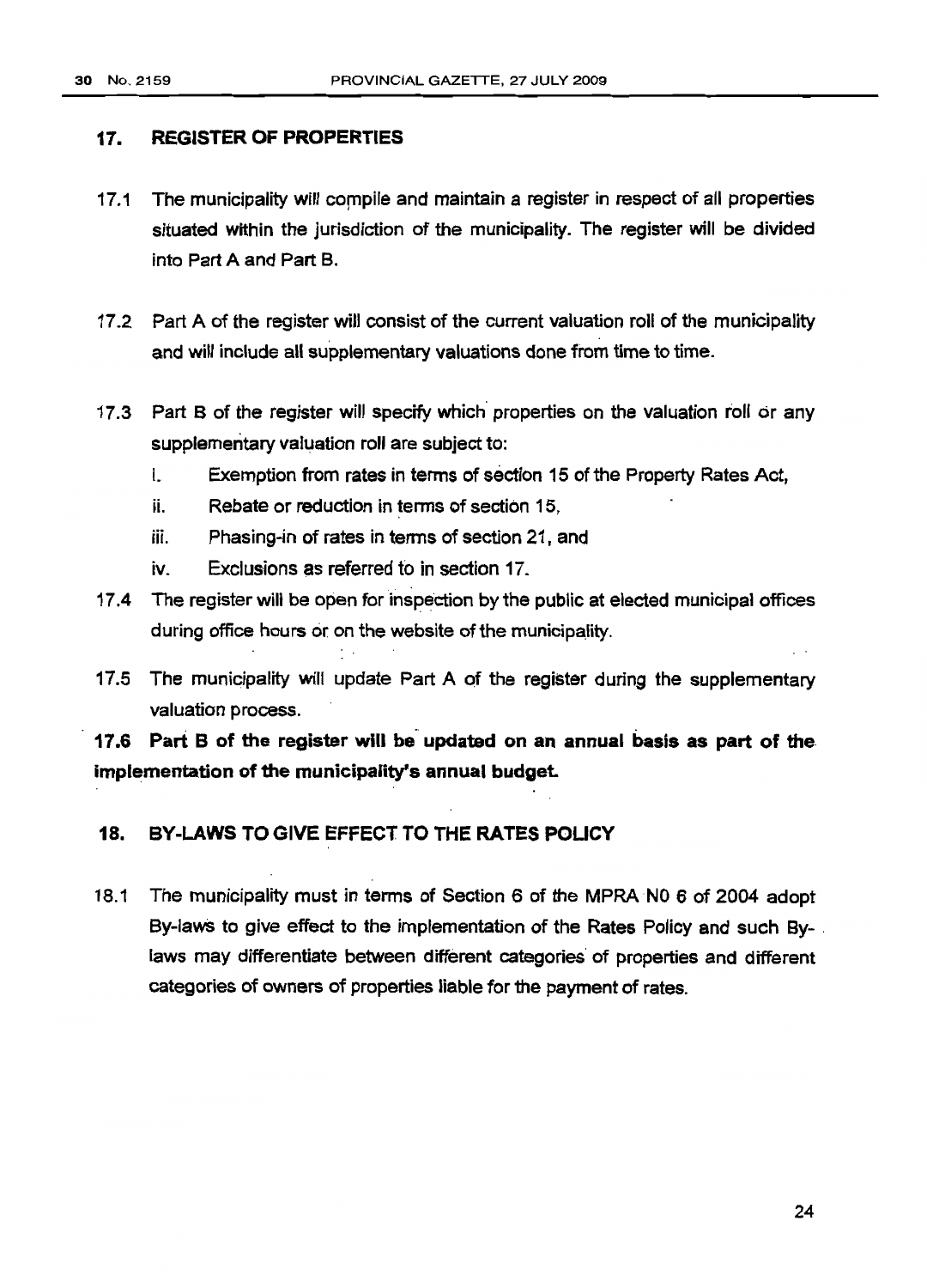### 19. REGULAR REVIEW PROCESSES

19.1 The rates policy must be reviewed on an annual basis to ensure that it complies with the Municipality's strategic objectives as contained in the Integrated Development Plan and with legislation.

### 20. ENFORCEMENT/IMPLEMENTATION AND ENQUIRIES

20.1 This policy has been approved by the Municipality in terms of resolution 20/2009 dated 30 June 2009 and comes into effect on 1 July 2009.

## 21. ANNUAL REVIEW OF RATES POLICY

The municipality will annually review, and if necessary amend its rates policy taking into accounts public comments and inputs.

Signed at Queenstown on 01 July 2009:

MUNICIPAL MANAGER